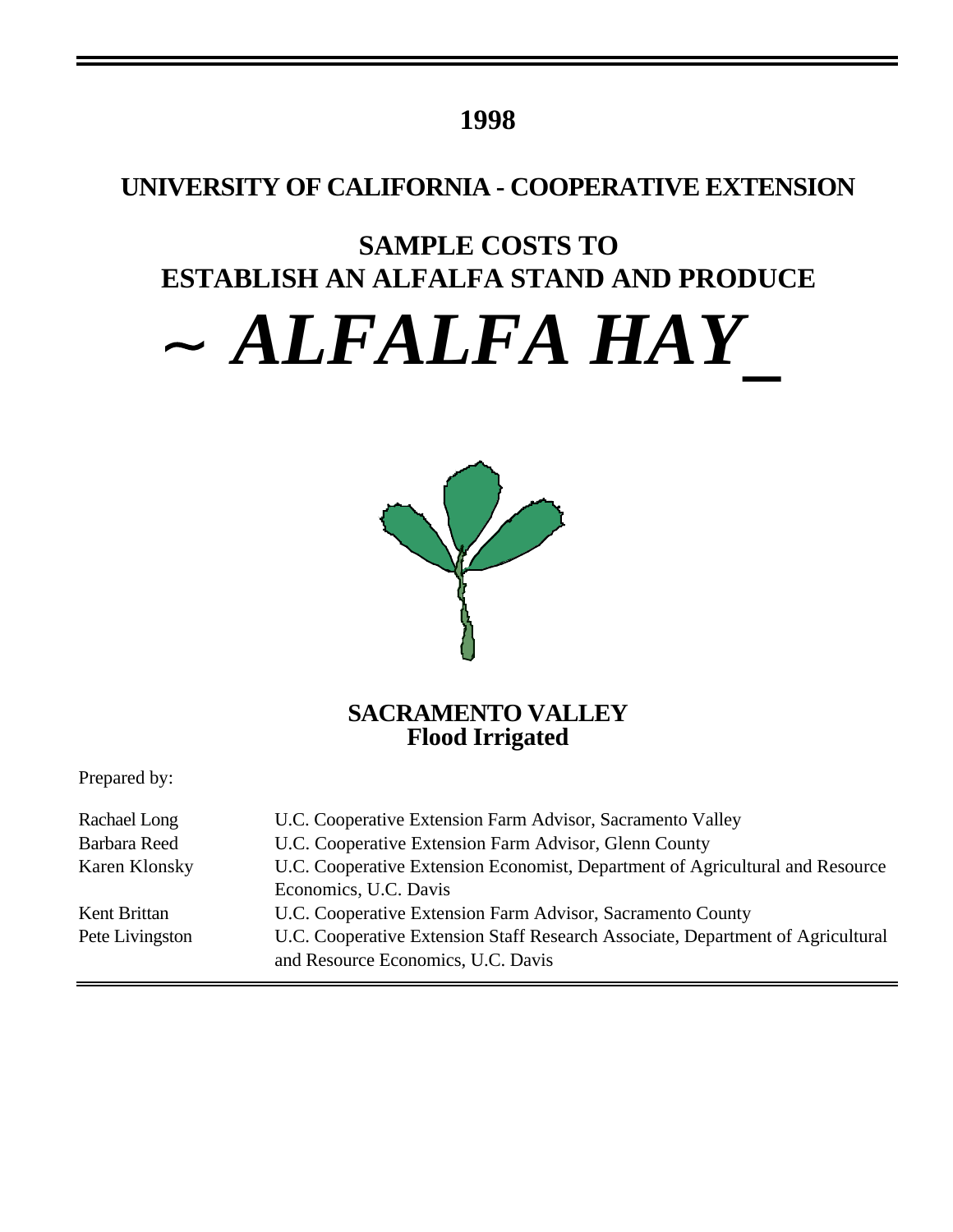#### **UNIVERSITY OF CALIFORNIA - COOPERATIVE EXTENSION**

## **1998 SAMPLE COSTS TO ESTABLISH AN ALFALFA STAND AND PRODUCE ALFALFA HAY Sacramento Valley Flood Irrigated**

#### **INTRODUCTION**

The detailed costs to establish an alfalfa stand and produce alfalfa hay in the Sacramento Valley of California are presented in this study. The hypothetical farm used in this report consists of 2,900 acres of which 400 acres are in alfalfa hay production.

This study consists of assumptions for establishing an alfalfa hay stand and producing alfalfa hay and ten tables. It is intended as a guide only. It can be used to make production decisions, determine potential returns, prepare budgets and evaluate production loans. Sample costs given for labor, materials, equipment and contract services are based on current figures. Some costs and practices detailed in this study may not be applicable to every situation. A blank, *Your Cost,* column is provided to enter your actual costs on Table 1 Costs Per Acre to Establish An Alfalfa Hay Stand and Table 4 Costs Per Acre To Produce Alfalfa Hay.

Tables included:

| Table 1.  | Costs Per Acre To Establish An Alfalfa Stand                                 |
|-----------|------------------------------------------------------------------------------|
| Table 2.  | Costs And Returns Per Acre To Establish An Alfalfa Stand                     |
| Table 3.  | Monthly Cash Costs Per Acre To Establish An Alfalfa Stand                    |
| Table 4.  | Costs Per Acre To Produce Alfalfa Hay                                        |
| Table 5.  | Costs And Returns Per Acre To Produce Alfalfa Hay                            |
| Table 6.  | Monthly Cash Costs Per Acre To Produce Alfalfa Hay                           |
| Table 7.  | Whole Farm Annual Equipment Overhead Costs For Alfalfa Hay Establishment And |
|           | Production                                                                   |
| Table 8.  | <b>Whole Farm Annual Investment And Business Overhead Costs</b>              |
| Table 9.  | <b>Hourly Equipment Costs</b>                                                |
| Table 10. | <b>Ranging Analysis</b>                                                      |

This and other costs studies can be obtained through the Department of Agricultural and Resource Economics, U.C. Davis (530 752-1515), or from selected county Cooperative Extension offices. For an explanation of calculations or assumptions used in this study refer to the attached General Assumptions or call the Department of Agricultural and Resource Economics, Cooperative Extension, University of California, Davis, California, (530 752-3589) or the farm advisor in the county of interest.

The University of California, in accordance with applicable Federal and State law and University policy, does not discriminate on the basis of race, color, national origin, religion, sex, disability, age, medical condition (cancer–related), ancestry, marital status, citizenship, sexual orientation, or status as a Vietnam-era veteran or special disabled veteran.

Inquiries regarding the University's nondiscrimination policies may be directed to the Affirmative Action Director, University of California, Agriculture and Natural Resources, 1111 Franklin, 6<sup>th</sup> Floor, Oakland, CA 94607-5200 (510) 987-0096.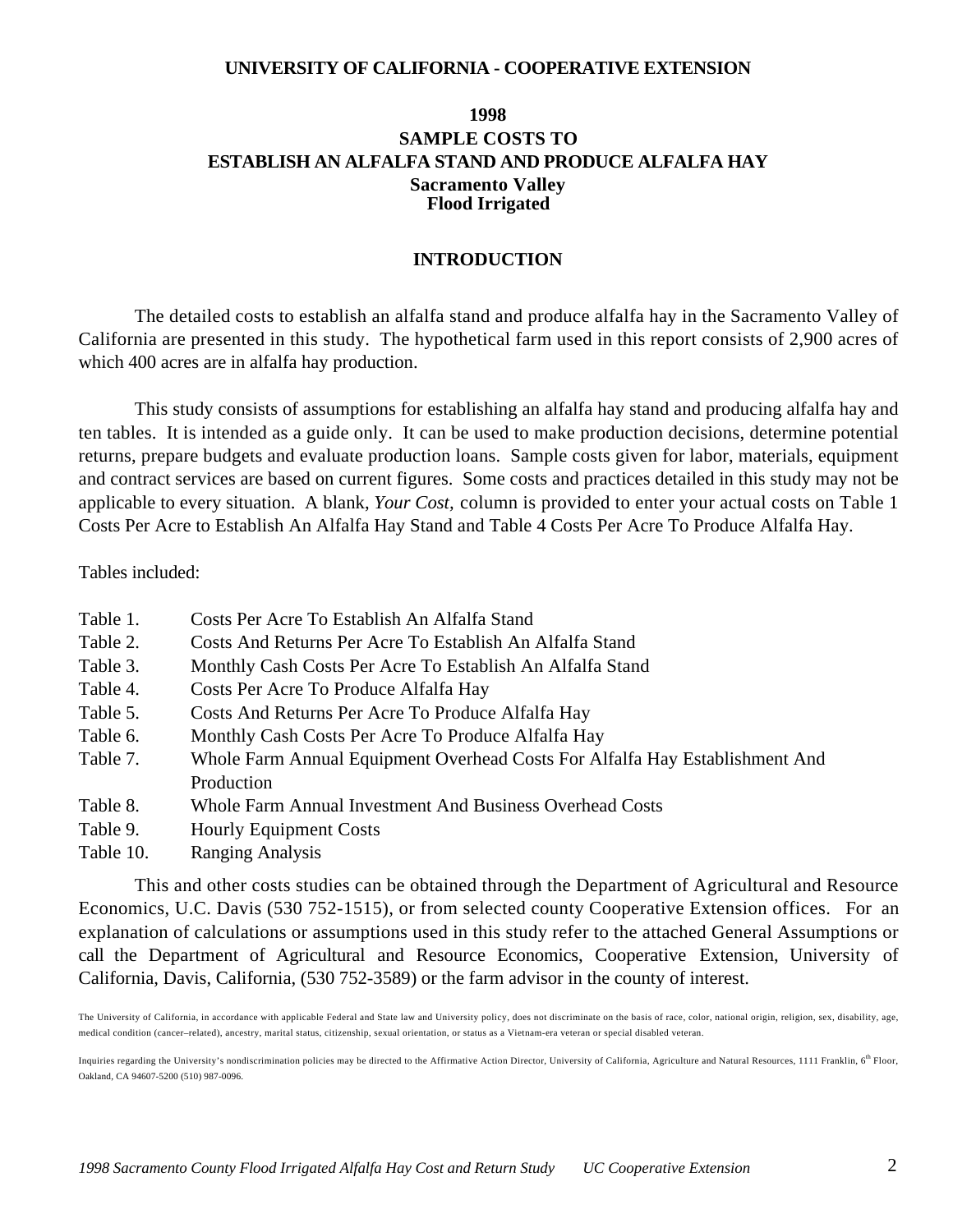#### **UNIVERSITY OF CALIFORNIA - COOPERATIVE EXTENSION**

## **1998 SAMPLE COSTS TO ESTABLISH AN ALFALFA STAND AND PRODUCE ALFALFA HAY Sacramento Valley Flood Irrigated**

#### **ASSUMPTIONS**

**Land**. This report is based on a 2,900 acre field and row crop farm of which 300 acres are producing alfalfa hay, another 100 acre stand of alfalfa is being established, and the remaining 2,500 acres are planted to field corn, sugar beets, processing tomatoes, and wheat. Other rotational crops that might also be planted on Sacramento Valley farms might include safflower, sunflowers, and dry beans.

**Rent**. Land in this study is leased on a share-rent basis with the land owner receiving 21% of the gross returns and the grower keeps the remaining share. Rental contracts and rates for land suitable for alfalfa production can range widely in Sacramento Valley. Previous land rental agreements for alfalfa in Sacramento Valley ranged from 15 to 33% of gross revenues while current rates vary from 18 to 25%. The land has developed wells, pumps, and permanent underground pipelines necessary for crop production and these are considered in the land rent. District water is also available for irrigation. Rent appears as a cash overhead cost in Tables 1-7.

**Labor**. Basic hourly wages for workers are \$8.12 per hour for machine operators and \$5.75 per hour for non-machine workers. Adding 34% for SDI, FICA, insurance and other benefits raises the total labor costs to \$10.88 per hour for machine operators and \$7.71 per hour non-machine labor. The labor for operations involving machinery is 20% higher than the operation time to account for the additional time involved in equipment set up, moving, maintenance and repair.

**Irrigation System**. An irrigation district supplies water, although growers supplement this with well water in some areas. The amount of water used to irrigate alfalfa will vary in the Sacramento Valley. Irrigation districts in the Valley were surveyed for water pricing and the cost of pumping well water was calculated. District and well water costs were combined to obtain an average cost for water. The cost of irrigation water for this study is \$19.31 per acre-foot.

The permanent irrigation system consists of wells, pumps and motors, and buried mainline. This part of the system is already in place when the land is rented. A side roll wheel line sprinkler system is used during stand establishment except for the pre-irrigation. It is estimated that 2 quarter mile sections of wheel line are needed to irrigate the aflalfa acreage efficiently. The cost of the wheel line sprinklers are shown in Table 8 under Annual Investment Costs and under Non-Cash Overhead Costs in Tables 1, 2, 4, and 5.

During production years the stand is flood irrigated. Water is pumped through alfalfa valves at the head of the field and flows down the alfalfa check between borders. Eight acre-inches are applied by flood during the pre-irrigation and six acre-inches are sprinkled on the new stand. Applied water will vary year to year in the mature alfalfa stand, but in this study four acre-feet are used. Successful water management and irrigation scheduling requires careful observation of soil and plant conditions. Proper management of irrigation can provide for strong vegetative growth and influence insect and disease pest pressures.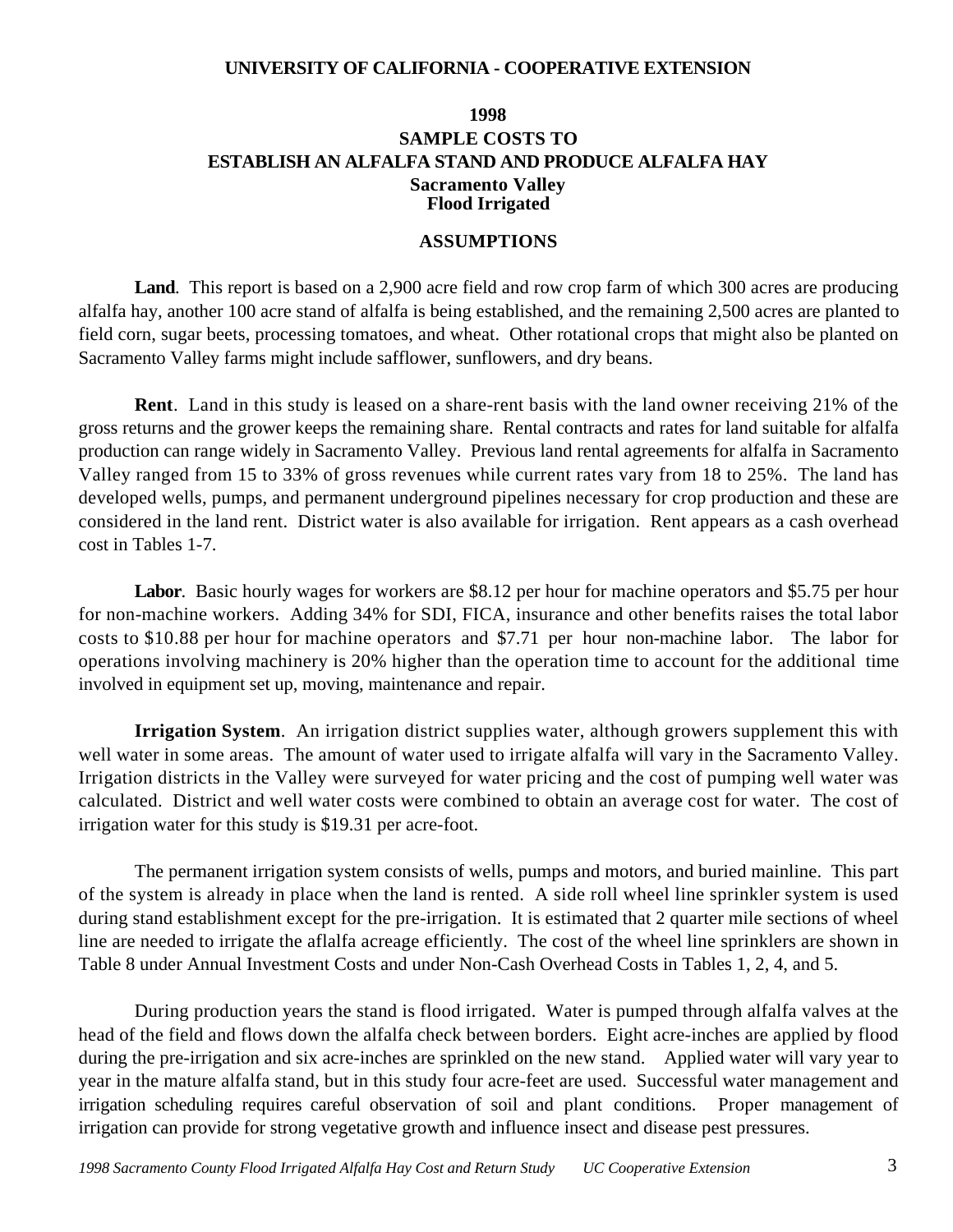#### **Stand Establishment Cultural Practices and Material Inputs**

Tables 1-3 show the costs associated with ground preparation, planting and growing an alfalfa stand until the first production year. Alfalfa may be either spring or fall planted. In this study, the stand is prepared and planted in the fall and the establishment year ends with the first hay cutting in April of the following year.

**Land Preparation**. Stand establishment begins with discing down the previous crop residue. The ground is ripped to a depth of 20 to 30 inches to fracture any soil compaction and improve water infiltration. Nutrients are spread and disced to incorporate them into the soil. Discing also helps to break up large clods of dirt, creating better seed-to-soil contact for good germination. After the field is leveled using a triplane, borders are pulled and water is run in the checks to irrigate for planting and to germinate weeds. Once any weeds have sprouted and the ground is firm enough to run equipment on, the field is cultivated. Just prior to seeding, the fields are harrowed and rolled to remove any high or low spots caused by the pre-irrigation and cultivation.

Ripping, discing, landplaning, cultivating, and floating are performed with a 250 HP crawler, while a 110 HP wheel tractor is used to set up the borders. A 62 HP wheel tractor is used for the rolling the field, planting, rolling, raking, and baling operations. The post-emergent herbicide is a applied using an ATV with a small sprayer. Preplant fertilizers are custom spread by a commercial fertilizer company.

**Planting**. Alfalfa seed is planted at a depth of 1/4 inch or less using a seeder at a rate of 20 pounds of seed per acre. Two irrigations are applied through wheel line sprinklers immediately after planting.

**Fertilization**. Several soil nutrients are spread on the field before the alfalfa is planted in order to adjust for deficiencies that commonly occur in the soils across the region. Growers should apply fertilizer or soil amendments only after soil tests determine unacceptable pH or nutrient levels. Sulfur (popcorn) is applied at a rate of 250 pounds per acre and  $P_2O_5$  (in the form of 18-46-0) is spread at 200 pounds per acre of material, after the field has been ripped and disced in September. This is equivalent to 250 pounds of sulfur, 80 pounds of  $P_2O_5$ , and 32 pounds of N per acre. Spreading fertilizer is accomplished by custom application. Once applied the ground is disced to incorporate fertilizers into the soil.

**Irrigation**. Up to four irrigation are done in the establishment year, one is preplant and the other is after seeding. Since planting occurs in the early Fall, winter rains may (but not always) provide much of the needed moisture until regular irrigations begin in the following production year. Eight acre-inches of water are flooded onto the bare ground during September. This irrigation is intended to provide moisture for crop germination and to settle the ground and sprout weeds for control before planting. Areas that continually hold water can weaken alfalfa plants, increase their susceptibility to insects, weeds, and diseases and lower yields. The remaining six acre-inches are applied after planting through 1 to 2 sprinklers irrigations.

**Weed Control**. Grass and broadleaf weeds can compete heavily with a seedling alfalfa stand during the establishment year. Planting time (fall or spring) can be a critical factor for managing weeds in different areas. In establishing this stand, one post-emergent herbicide mix of Envy-  $(2,4$ -DB amine) and Gramoxoneis applied in January. An ATV and small sprayer are used to minimize damage to the young plants from the wheel tracks.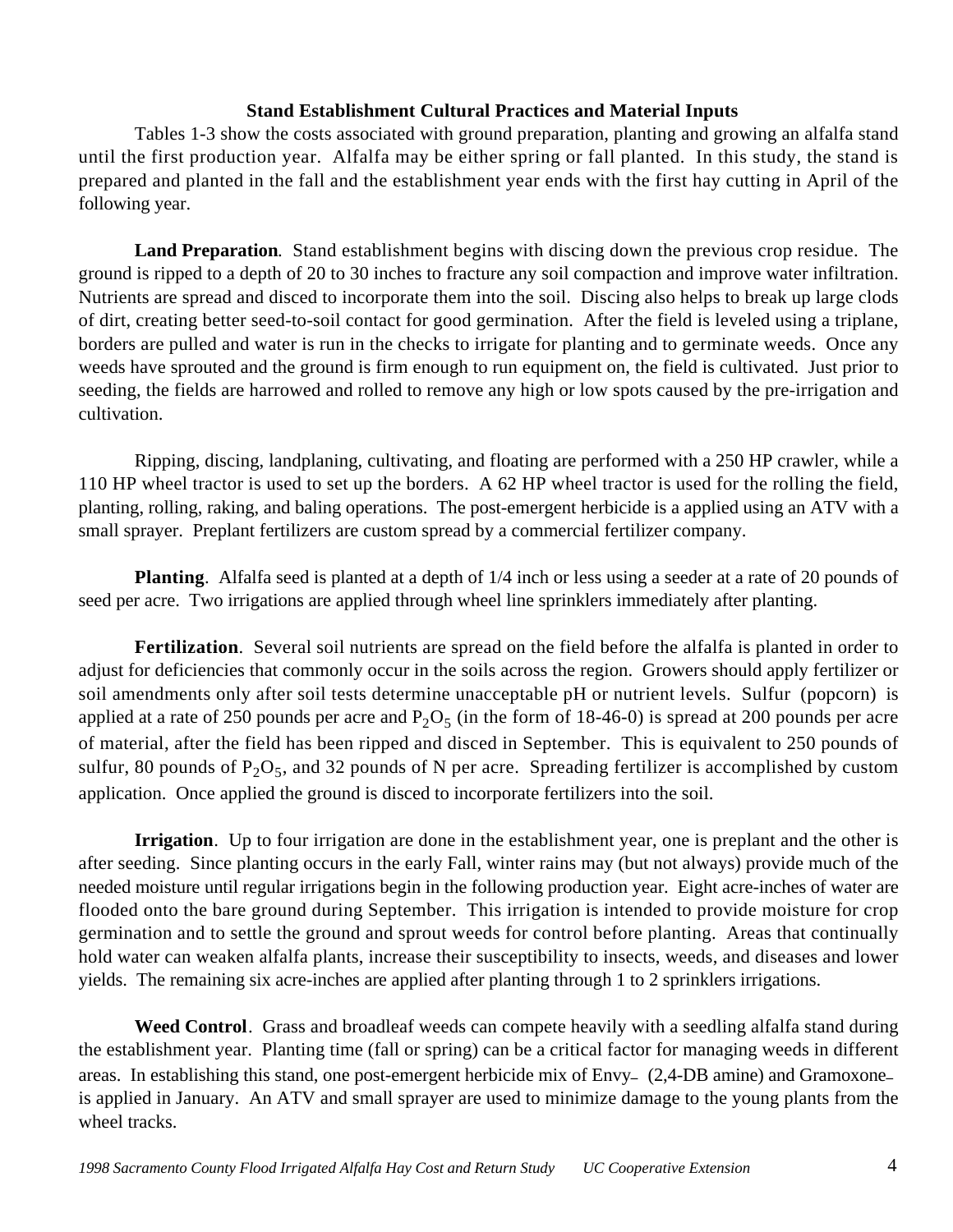**Establishment Costs**.The cost to establish an alfalfa stand is the sum of the cash expenses required to prepare the land, plant and grow the alfalfa through the first year until a yield is produced, interest on operating capital, cash overhead, minus any returns. In this case, it is only through the first year up to the first harvest. Establishment cost per acre is the Accumulated Net Cash Cost/Acre in Tables 1, 2, and 3. The establishment cost equals \$321 per acre or \$96,300 for the 300 acre stand. To obtain stand establishment cost for an average production year, the Net Total Cost/Acre for the establishment year in Table 1 is divided by 4 years. This becomes "Alfalfa Stand Establishment" under Non-Cash Cost in Tables 4, 5, 6, and 8. The annual production cost in the study represents an average year's production cost from the second through the fourth year.

#### **Production Cultural Practices and Material Inputs**

**Vertebrate Pest Control**. Alfalfa is attractive to many rodents and stands can suffer serious damage by the foraging of these pests. Several species of pocket gophers (*Thomomys spp.*) and ground squirrels (*Spermophilus spp.*) are the main vertebrate pests which cause problems in alfalfa stands. Control strategies depend on the animal causing the damage. Poison bait is most commonly used to control gophers and squirrels; it can be applied in several methods depending on conditions. In this study, vertebrate pest treatment occurs in March with the use of poison bait.

**Irrigation**. The price of irrigation includes water cost and labor expense. Irrigations begin in April and continue until September. Four acre-feet of water are applied using flood irrigation in each check. While in this study water is applied in seven irrigations over six months, actual water needs will vary considerably due to soil, plant physiological, and climatic factors. To avoid stressing plants or creating conditions favorable for disease and weed problems, growers need to schedule irrigations based on plant requirements.

**Fertilization**. Alfalfa should only be fertilized based on a soil or plant tissue test that has determined a need. Phosphorous and sulfur are essential for good alfalfa production in this region, but are applied only as a need occurs. In this study, no fertilizers are applied during the production years of the stand.

**Weed Control**. A variety of weeds germinate after fall rains arrive and the stand become dormant. Soil residual herbicides (Treflan— and Gramoxone—) for control of winter germinating weeds are applied in two treatments during January to established alfalfa stands. Gramoxone- and Treflan- are used to treat all of the acreage. Summer grass control is usually not needed on the entire acreage and in this study, only 25% of the alfalfa fields are treated with an herbicide. This treatment consists of one application of Poast\_ during June.

**Insect Control**. Several insect species attack alfalfa, but Egyptian alfalfa weevil (*Hypera postica*), alfalfa caterpillar (*Colias eurytheme*), and armyworms (*Spodoptera spp.*) are the major pests in this study that are assumed to cause economic damage. However, several species of aphids and other insects can cause damage that may require treatment. Monitoring pest populations is essential for good control. Field sweeps coupled with recommended threshold guidelines can help growers determine when or if to treat.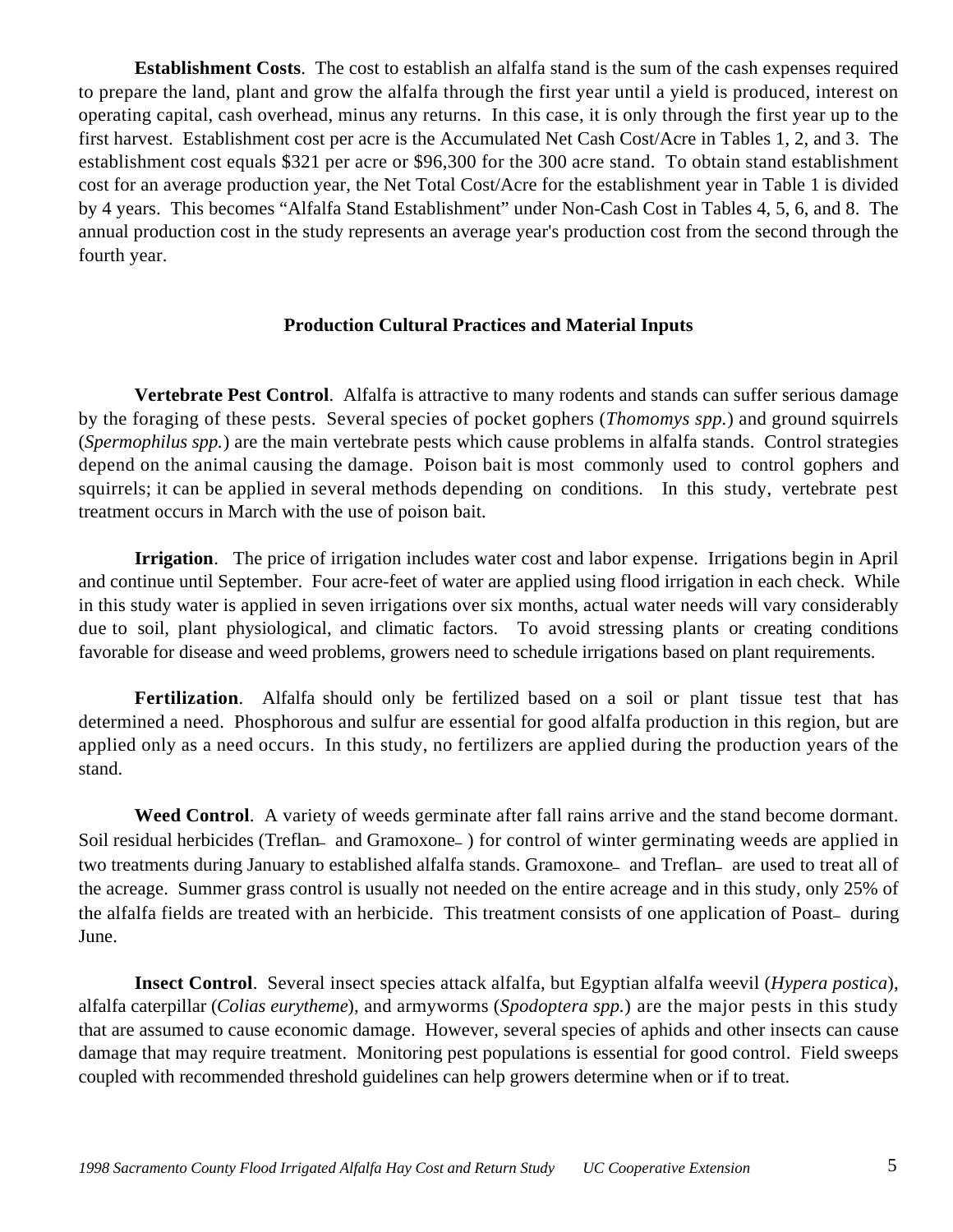Both adults and juvenile weevils feed on plants, though it is in the larval stage that damage is most severe. Weevils are presumed to reach population levels requiring one treatment for control. In this study, they are sprayed with Imidan\_ mixed with Pounce\_ (for aphids). The first treatment covers 100% of the acreage and is applied by aircraft in March.

Worms are injurious to plants only in their larval state, but have multiple generations during the growing season. Plant damage caused by armyworms is characterized by skeletonization of leaves, marked by the large veins remaining. Alfalfa caterpillars on the other hand defoliate large sections of leaves, but also eat the veins. The armyworm spray consists of one application of Lannate— in July and alfalfa caterpillars are treated once with Javelin\_ in August.

The pesticides and rates mentioned in this cost study are listed in the UC IPM Alfalfa Pest Management Guidelines and Integrated Pest Management For Alfalfa Hay. Written recommendations are required for many pesticides and are made by licensed pest control advisors. For information and pesticide use permits, contact the local county Agricultural Commissioner's office. Contact your local farm advisor for advice on production practices.

**Equipment Cash Costs**. Equipment costs are fall into three categories; capital recovery, cash overhead, and operating costs. The cash overhead and capital recovery costs will be discussed in later sections. The operating costs consist of fuel, lubrication, and repairs.

Repair costs are based on purchase price, annual hours of use, total hours of life, and repair coefficients formulated by the ASAE. Fuel and lubrication costs are also determined by ASAE equations based on maximum PTO hp, and type of fuel used. The fuel and repair cost per acre for each operation in Table 2 is determined by multiplying the total hourly operating cost in Table 6 for each piece of equipment used for the cultural practice by the number of hours per acre for that operation. Tractor time is 10% higher than implement time (Operation Time) for a given operation to account for fueling, moving equipment, and setup time. Prices for on-farm delivery of diesel and gasoline are \$0.78 and \$1.22 per gallon, respectively.

**Harvest**. Harvesting is a crucial operation for alfalfa hay. Timing of harvest can have a drastic impacts on stand vigor, hay quality and yield, and pest populations. Growers have often based cutting decisions on market considerations or the number of blooming plants. But time and number of blooms is strongly affected by many factors which may not denote optimum plant maturity. Research suggests that a more reliable indicator for harvest timing may be plant bud regrowth. This is a measure of bud growth at the crown as the plant begins to store nutrients in the roots. While growers will always harvest hay when demand or price is high in order to maximize returns, when the market is poor and harvest considerations are based largely on agronomic factors, plant bud regrowth may be a better gauge to use. See UC IPM Alfalfa Pest Management Pest Guidelines for more information.

In this study, hay is harvested seven times in established stands; once in the months of April, May, June, July, and September, and twice in August. Harvest can go into October depending on weather. In this study, the grower has their alfalfa custom harvested. Alfalfa is cut with a swather and left to dry for several days before it is turned and windrowed by a rake. Once the hay has dried to the correct moisture content it is baled by a baler into 90 to 120 pound bales. The bales are then picked up with a balewagon which moves them from the field to the roadsides and stacks them.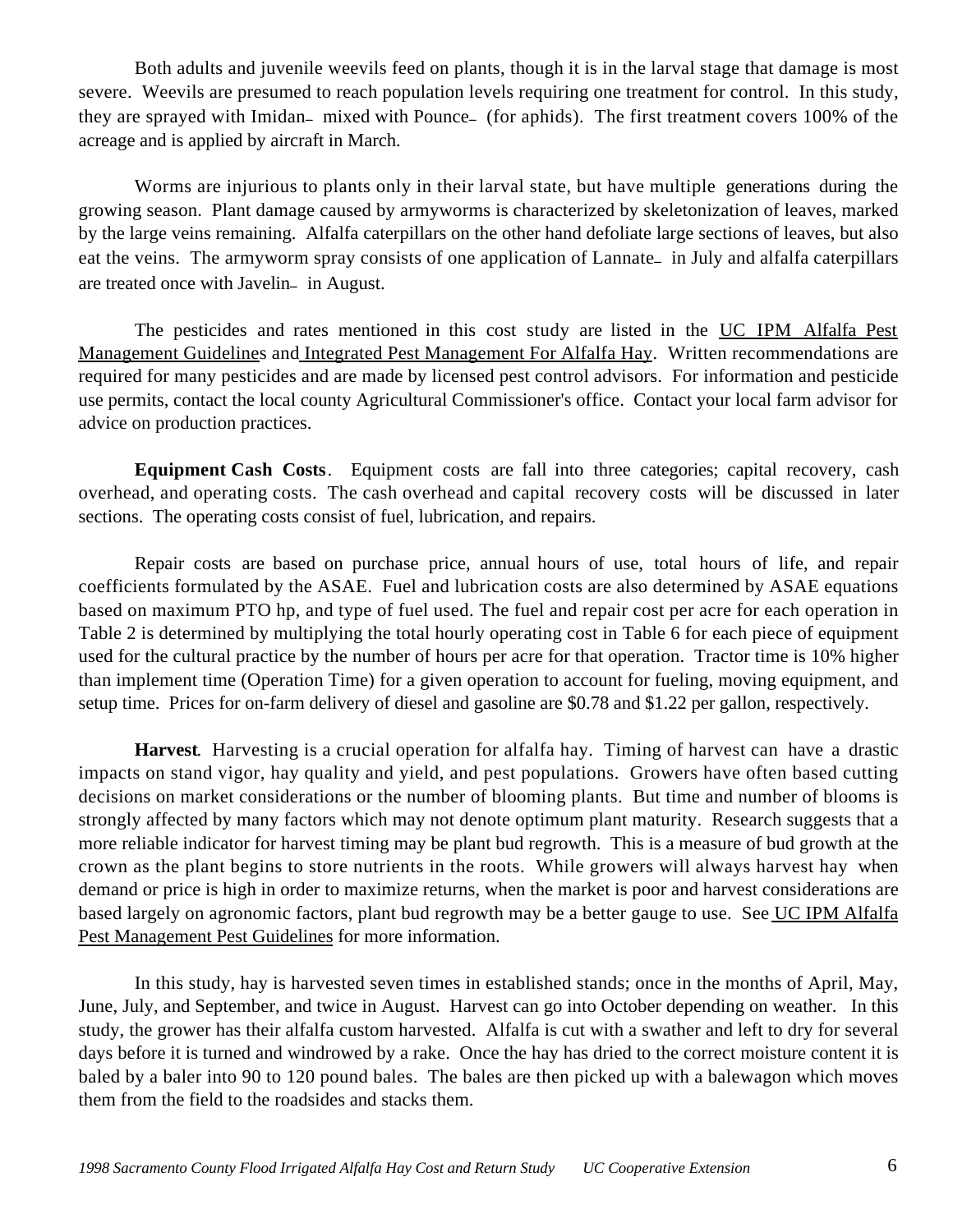Since the farm has its hay custom harvested, there are no costs incurred for owning this equipment. If a grower harvested their hay using their own equipment, harvest expense (the custom harvest charge) should be subtracted from harvest costs in Table 4 and all equipment for harvest operations should be added to the investment costs in Table 7. A cash harvesting cost based on owned equipment would then be added to harvest costs in Table 4.

Growers may choose to own swathers, rakes, balers and tractors, and balewagons, purchased either new or used, or hire a custom harvester to perform the harvest. Many factors are important in deciding which harvesting option a grower uses. These considerations and appropriate method of analysis is discussed in Acquiring Alfalfa Hay Harvest Equipment: A Financial Analysis of Alternatives (Blank, et. al.).

**Yields**. The crop is assumed to yield seven tons of hay per acre from seven cuttings per year once the stand is established. Annual yields can vary from five to 11 tons per acre in this region.

**Returns**. An estimated price of a \$100 per ton of hay is used to calculate net returns above costs. Returns may range from \$70 to \$160 per ton; the \$100 used in the cost study is, at best, an estimate taking into consideration current situations. Additionally, in some areas, alfalfa going into dormancy may be grazed with livestock with a fee charged per head. Income from this source may help growers increase their return per acre, but is not assumed in this study. Table 10 indicates the effects on grower returns based on varying yields and prices.

**Risk**. Risks associated with alfalfa hay production are not assigned a production cost. While this study makes an effort to model a production system based on typical, real world practices, it cannot fully represent financial, agronomic and market risks which affect the profitability and economic viability of alfalfa hay production.

#### **Overhead Costs**

**Cash Overhead**. Cash overhead consists of various cash expenses paid out during the year that are assigned to the whole farm and not to a particular operation. These costs include property taxes, interest on operating capital, office expense, liability and property insurance, and investment repairs. Cash overhead costs are included in Tables 1, 2, 3 and 4.

*Property Taxes.* Counties charge a base property tax at the rate of 1% on the assessed value of the property including land, equipment, buildings, and improvements. In some counties special assessment districts exist and charge additional taxes on property. For this study, county taxes are calculated as 1% of the average value of the property. Average value equals new cost plus salvage value divided by 2 on a per acre basis. Land value is assumed to remain unchanged.

*Interest On Operating Capital.* Interest on operating capital is based on cash operating costs and is calculated monthly until harvest at a nominal rate of 10.46% per year. This interest rate is the going market cost of borrowed funds. The interest cost of operations after the first harvest are discounted back to the first harvest month using a negative interest charge.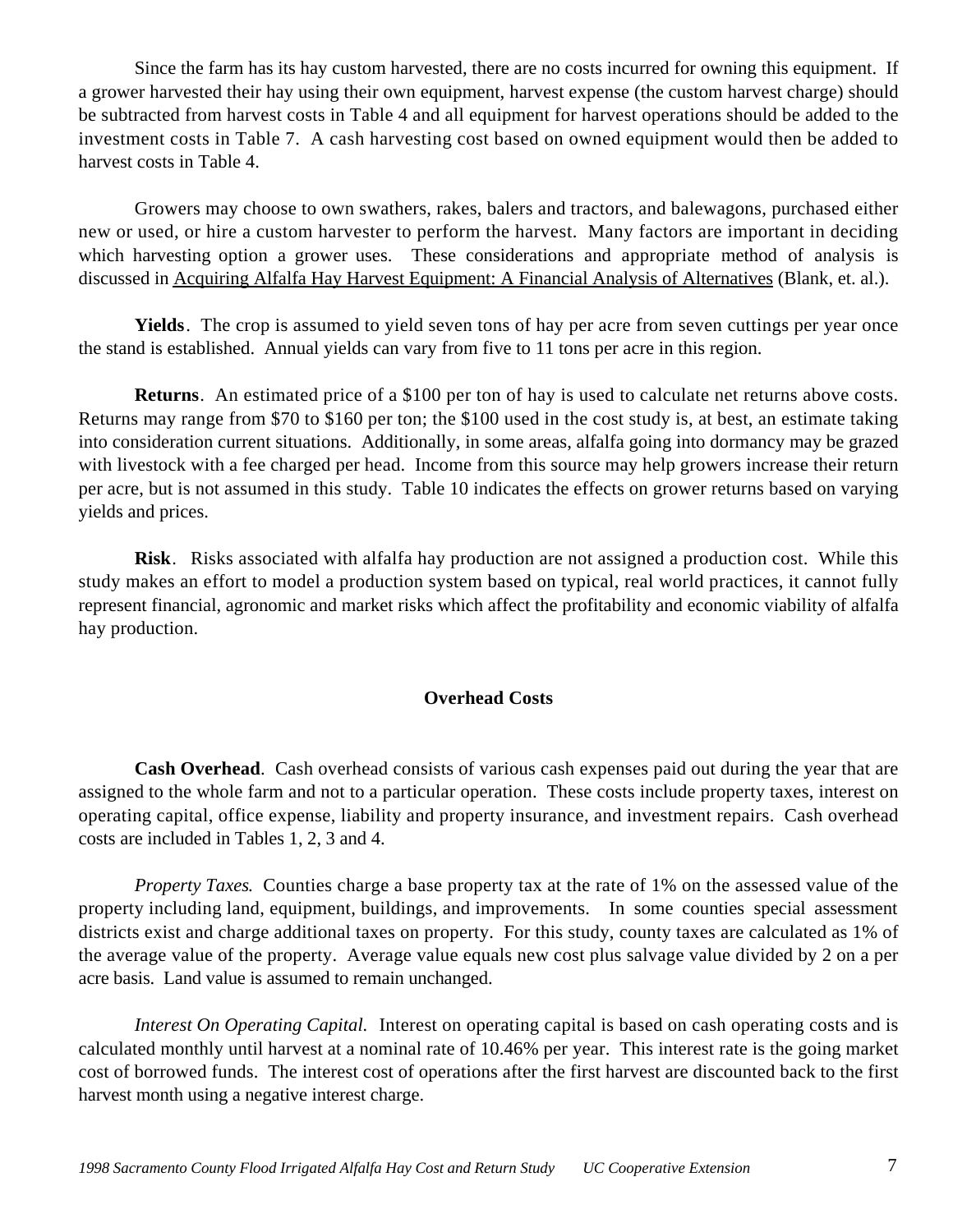*Insurance.* Insurance for farm investments varies depending on the assets included and the amount of coverage. Property insurance provides coverage for property loss and is charged at 0.713% of the average value of the assets over their useful life. Liability insurance covers accidents on the farm and costs \$870 for the entire farm or \$0.30 per acre.

*Office Expense*: Office and business expenses are estimated at \$30 per acre. These expenses include office supplies, telephones, bookkeeping, accounting, legal fees, road maintenance, etc.

**Non-cash Overhead**. Non-cash overhead is calculated as the capital recovery cost for equipment and other farm investments. This study shows the current purchase price for new equipment and then adjusts the price to 60% of new cost to indicate a mix of new and used equipment. Annual ownership costs for equipment and investments are shown in the non-cash overhead section of Tables 1, 2, 4, and 5 as capital recovery costs on an annual per acre basis.

*Capital Recovery Costs*. Capital recovery cost is the annual depreciation and interest costs for a capital investment. It is the amount of money required each year to recover the difference between the purchase price and salvage value (unrecovered capital). Put another way, it is equivalent to the annual payment on a loan for the investment with the downpayment equal to the discounted salvage value. This is a more complex method of calculating ownership costs than straight-line depreciation and opportunity costs, but more accurately represents the annual costs of ownership because it takes the time value of money into account (Boehlje and Eidman).

The calculation for annual capital recovery costs is as follows.

|       |       | Capital                                 |     |                           |  |
|-------|-------|-----------------------------------------|-----|---------------------------|--|
|       |       | $P$ urchase – Salvage $\times$ Recovery | $+$ | Salvage $\times$ Interest |  |
| Price | Value | Factor                                  |     | Value<br>Rate             |  |

*Salvage Value.* Salvage value is an estimate of the remaining market value of an investment at the end of its useful life. It is calculated differently for different investments. For farm machinery (e.g., tractors and implements) the remaining value is a percentage of the new cost of the investment. Salvage value is calculated as

### *New Price*  $\times$  *%Remaining Value*

Salvage value for other investments including irrigation systems, buildings, and miscellaneous equipment is zero. The salvage value for land is equal to the purchase price because land does not depreciate. Salvage value for investments can vary. The purchase price and salvage value for equipment and investments are shown in Table 7.

*Capital Recovery Factor*. Capital recovery factor is the amortization factor or annual payment whose present value at compound interest is 1. It is the function of the interest rate and years of life of the equipment.

*Interest Rate.* The interest rate of 7.81% used to calculate capital recovery cost is the United States Department of Agriculture-Economic Reporting Service's (USDA-ERS) ten year average of California's agricultural sector long-run real rate of return to production assets from current income. It is used to reflect the long-term realized rate of return to these specialized resources that can only be used effectively in the agricultural sector, not including inflation. In other words, the next best alternative use for these resources is in another agricultural enterprise.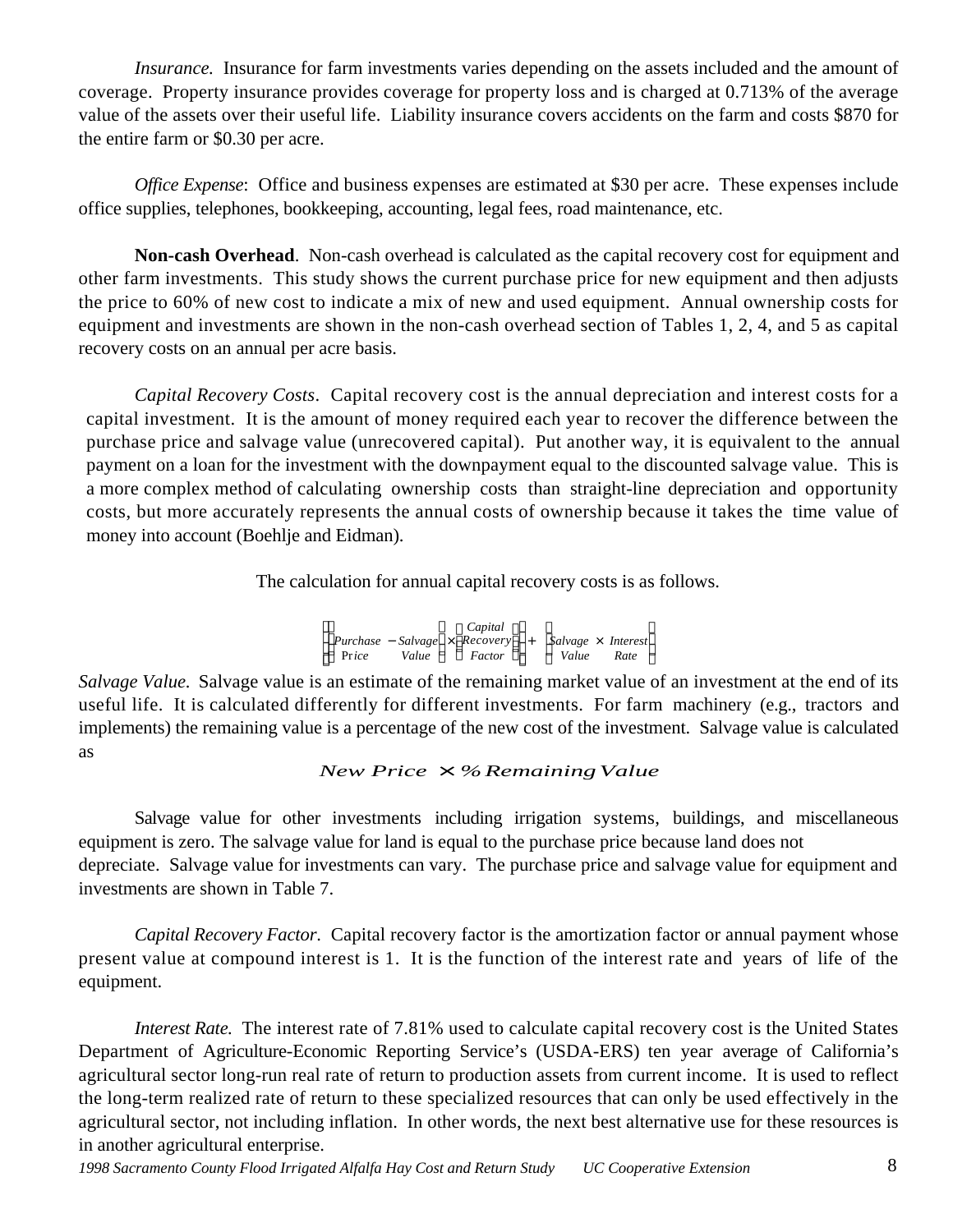**Acknowledgment**. Appreciation is expressed to the cooperators who provided information for this study.

#### **REFERENCES**

- American Society of Agricultural Engineers. 1994. *American Society of Agricultural Engineers Standards Yearbook*. Russell H. Hahn and Evelyn E. Rosentreter (ed.) St. Joseph, Missouri. 41st edition.
- Boelje, Michael D., and Vernon R. Eidman. 1984. *Farm Management*. John Wiley and Sons. New York, New York
- Blank, Steve, Karen Klonsky, Kim Norris, and Steve Orloff. 1992. *Acquiring alfalfa hay equipment: A financial analysis of alternatives*. University of California. Oakland, California. Giannini Information Series No. 92-1.
- Integrated Pest Management Education and Publications. 1990. *U.C. Pest management guidelines, Alfalfa*. *In* M. L. Flint (ed.) UC IPM pest management guidelines. University of California. Division of Agriculture and Natural Resources. Oakland, California. Publication 3339.
- Statewide Integrated Pest Management Project. 1981. *Integrated Pest Management for Alfalfa Hay*. Second Edition. University of California. Division of Agriculture and Natural Resources. Oakland, California. Publication 3312.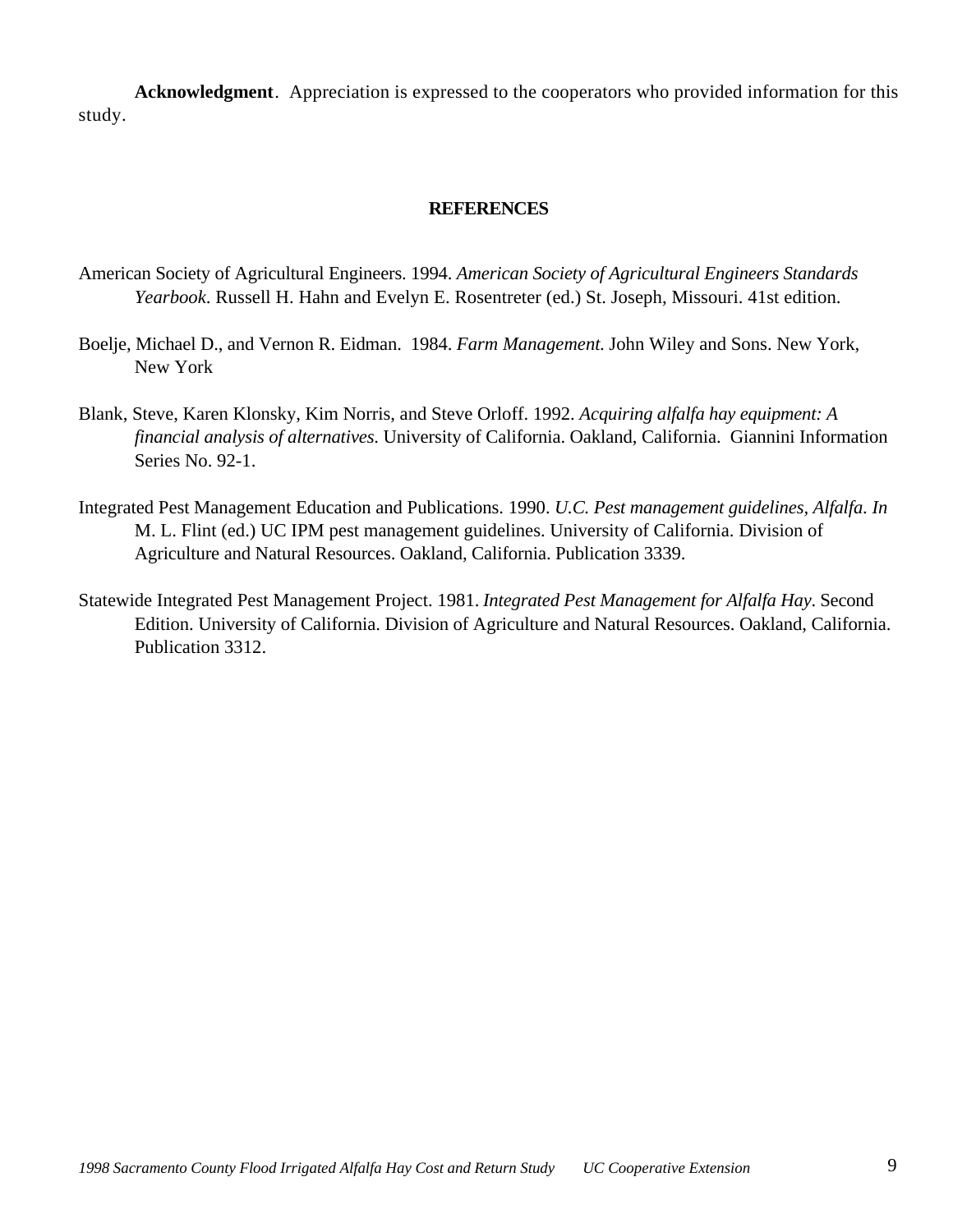#### U.C. COOPERATIVE EXTENSION Table 1. COSTS PER ACRE TO ESTABLISH AN ALFALFA STAND SACRAMENTO VALLEY - 1998

|                                                                  | Labor Rate: \$10.88/hr. machine labor                |                         |                       | Interest Rate: 10.46%                                                      |                  |              |      |
|------------------------------------------------------------------|------------------------------------------------------|-------------------------|-----------------------|----------------------------------------------------------------------------|------------------|--------------|------|
|                                                                  | \$7.71/hr. non-machine labor Yield per Acre: 1.0 Ton |                         |                       |                                                                            |                  |              |      |
|                                                                  | Operation                                            |                         |                       | --------------------- Cash and Labor Costs per Acre ---------------------- |                  |              |      |
|                                                                  | Time                                                 | Labor                   | Fuel, Lube            | Material                                                                   | Custom/          | Total        | Your |
| Operation                                                        | (Hrs/A)                                              | Cost                    | & Repairs             | Cost                                                                       | Rent             | Cost         | Cost |
| Cultural:                                                        |                                                      |                         |                       |                                                                            |                  |              |      |
| Disc 2X                                                          | 0.26                                                 | 3                       | 6                     | 0                                                                          | 0                | 10           |      |
| Subsoil                                                          | 0.40                                                 | 5                       | 8                     | 0                                                                          | $\mathbf 0$      | 14           |      |
| Disc                                                             | 0.26                                                 | 3                       | 6                     | 0                                                                          | $\Omega$         | 9            |      |
| Triplane 3X                                                      | 0.51                                                 | 7                       | 11                    | 0                                                                          | $\Omega$         | 18           |      |
| Pull Borders                                                     | 0.10                                                 | 1                       | 1                     | 0                                                                          | $\Omega$         | 2            |      |
| Fertilize - Preplant                                             | 0.00                                                 | $\Omega$                | $\Omega$              | 45                                                                         | 6                | 51           |      |
| Open Ditch                                                       | 0.05                                                 | 1                       | 1                     | $\Omega$                                                                   | $\cap$           | 1            |      |
| Pre-irrigation                                                   | 1.25                                                 | 10                      | $\Omega$              | 13                                                                         | $\Omega$         | 23           |      |
| Cultivate                                                        | 0.08                                                 | 1                       | 2                     | $\Omega$                                                                   | $\Omega$         | 3            |      |
| Harrow & Ring Roll Ground                                        | 0.07                                                 | 1                       | $\mathbf{1}$          | $\Omega$                                                                   | $\Omega$         | 2            |      |
| Plant Alfalfa                                                    | 0.25                                                 | 3                       | 2                     | 49                                                                         | $\Omega$         | 54           |      |
| Ring Roll                                                        | 0.08                                                 | $\mathbf{1}$            | 0                     | 0                                                                          | $\Omega$         | $\mathbf{1}$ |      |
| Irrigate - Sprinkler                                             | 1.25                                                 | 10                      | $\Omega$              | 10                                                                         | $\Omega$         | 19           |      |
| Weed Control - Winter Dormant                                    | 0.05                                                 | 1                       | ∩                     | 35                                                                         | 0                | 36           |      |
| Insect Control - Weevils/Aphid                                   | 0.00                                                 | $\Omega$                | ∩                     | 28                                                                         | 8                | 36           |      |
| Rodent Control                                                   | 0.22                                                 | 5                       | 1                     | 6                                                                          | $\Omega$         | 12           |      |
| Irrigate                                                         | 1.25                                                 | 10                      | $\Omega$              | 10                                                                         | $\Omega$         | 19           |      |
| Pickup Truck Use                                                 | 0.10                                                 | 4                       | 2                     | 0                                                                          | $\Omega$         | 5            |      |
| TOTAL CULTURAL COSTS                                             | 6.18                                                 | 65                      | 42                    | 196                                                                        | 13               | 316          |      |
| Harvest:                                                         |                                                      |                         |                       |                                                                            |                  |              |      |
| Swath & Rake Hay                                                 | 0.00                                                 | $\Omega$                | $\Omega$              | $\mathbf{0}$                                                               | 13               | 13           |      |
| Bale Hay                                                         | 0.00                                                 | $\overline{0}$          | 0                     | $\mathbf{0}$                                                               | 14               | 14           |      |
| Roadside Hay                                                     | 0.00<br>-----------                                  | $\Omega$<br>----------- | $\cap$<br>----------- | $\cap$<br>-----------                                                      | 5<br>----------- | 5            |      |
| TOTAL HARVEST COSTS                                              | 0.00                                                 | $\Omega$                | $\Omega$              | $\Omega$                                                                   | 31               | 31           |      |
| Interest on operating capital @ 10.46%<br>______________________ |                                                      |                         |                       |                                                                            |                  | 17           |      |
| TOTAL OPERATING COSTS/ACRE                                       |                                                      | 65                      | 42                    | 196<br>-------------                                                       | 44               | 363          |      |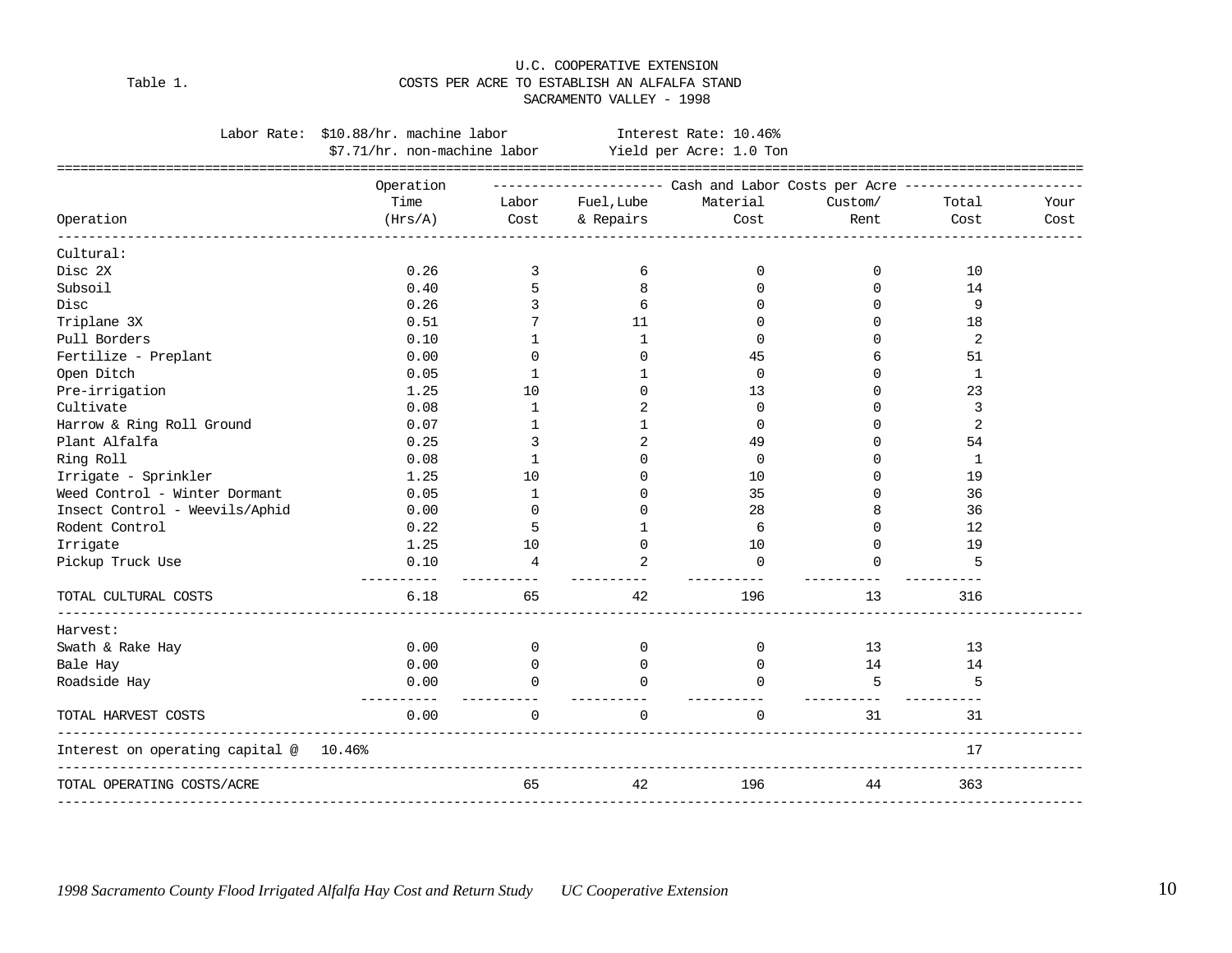Table 1. Continued

|                                   | Operation     |              |                  | --------------------        Cash and Labor Costs per Acre ---------------- |         |                |      |
|-----------------------------------|---------------|--------------|------------------|----------------------------------------------------------------------------|---------|----------------|------|
|                                   | Time          |              | Labor Fuel, Lube | Material                                                                   | Custom/ | Total          | Your |
| Operation                         | (Hrs/A)       | Cost         | & Repairs        | Cost                                                                       | Rent    | Cost           | Cost |
| CASH OVERHEAD:                    |               |              |                  |                                                                            |         |                |      |
| Liability Insurance               |               |              |                  |                                                                            |         | $\mathbf 0$    |      |
| Office Expense                    |               |              |                  |                                                                            |         | 30             |      |
| Field Sanitation                  |               |              |                  |                                                                            |         | $\mathbf{1}$   |      |
| Share Rent @ 21% Of Gross Returns |               |              |                  |                                                                            |         | 21             |      |
| Property Taxes                    |               |              |                  |                                                                            |         | $\overline{2}$ |      |
| Property Insurance                |               |              |                  |                                                                            |         | 2              |      |
| Investment Repairs                |               |              |                  |                                                                            |         | $\overline{2}$ |      |
| TOTAL CASH OVERHEAD COSTS         |               |              |                  |                                                                            |         | 57             |      |
| TOTAL CASH COSTS/ACRE             |               |              |                  |                                                                            |         | 421            |      |
| NON-CASH OVERHEAD:                |               |              |                  |                                                                            |         |                |      |
|                                   | Per producing |              |                  | -- Annual Cost --                                                          |         |                |      |
| Investment                        | Acre          |              |                  | Capital Recovery - 7.81% Interest Rate                                     |         |                |      |
|                                   |               |              |                  |                                                                            |         |                |      |
| Pipe - Wheel Lines                |               | 12           |                  | 2                                                                          |         | 2              |      |
| Fuel Tanks & Pumps                |               | 7            |                  | 1                                                                          |         | 1              |      |
| Fuel Wagon                        |               | 1            |                  | $\cap$                                                                     |         | ∩              |      |
| Truck Tractor                     |               | 17           |                  | 2                                                                          |         |                |      |
| Trailer - Pipe                    |               | $\mathbf{1}$ |                  |                                                                            |         |                |      |
| Shop Building                     |               | 22           |                  |                                                                            |         | 2              |      |
| Shop Tools                        |               | 5            |                  |                                                                            |         |                |      |
| Storage Building                  |               | 9            |                  |                                                                            |         |                |      |
| Closed Mix System                 |               |              |                  |                                                                            |         |                |      |
| Tool Carrier                      |               | 5            |                  |                                                                            |         |                |      |
| Forklift                          |               |              |                  | 1                                                                          |         |                |      |
| Implement Carrier                 |               | 3            |                  | $\Omega$                                                                   |         | $\Omega$       |      |
| Equipment                         |               | 295          |                  | 38                                                                         |         | 38             |      |
| TOTAL NON-CASH OVERHEAD COSTS     |               | 383          |                  | $- - -$<br>48                                                              |         | 48             |      |
| TOTAL COSTS/ACRE                  |               |              |                  |                                                                            |         | 468            |      |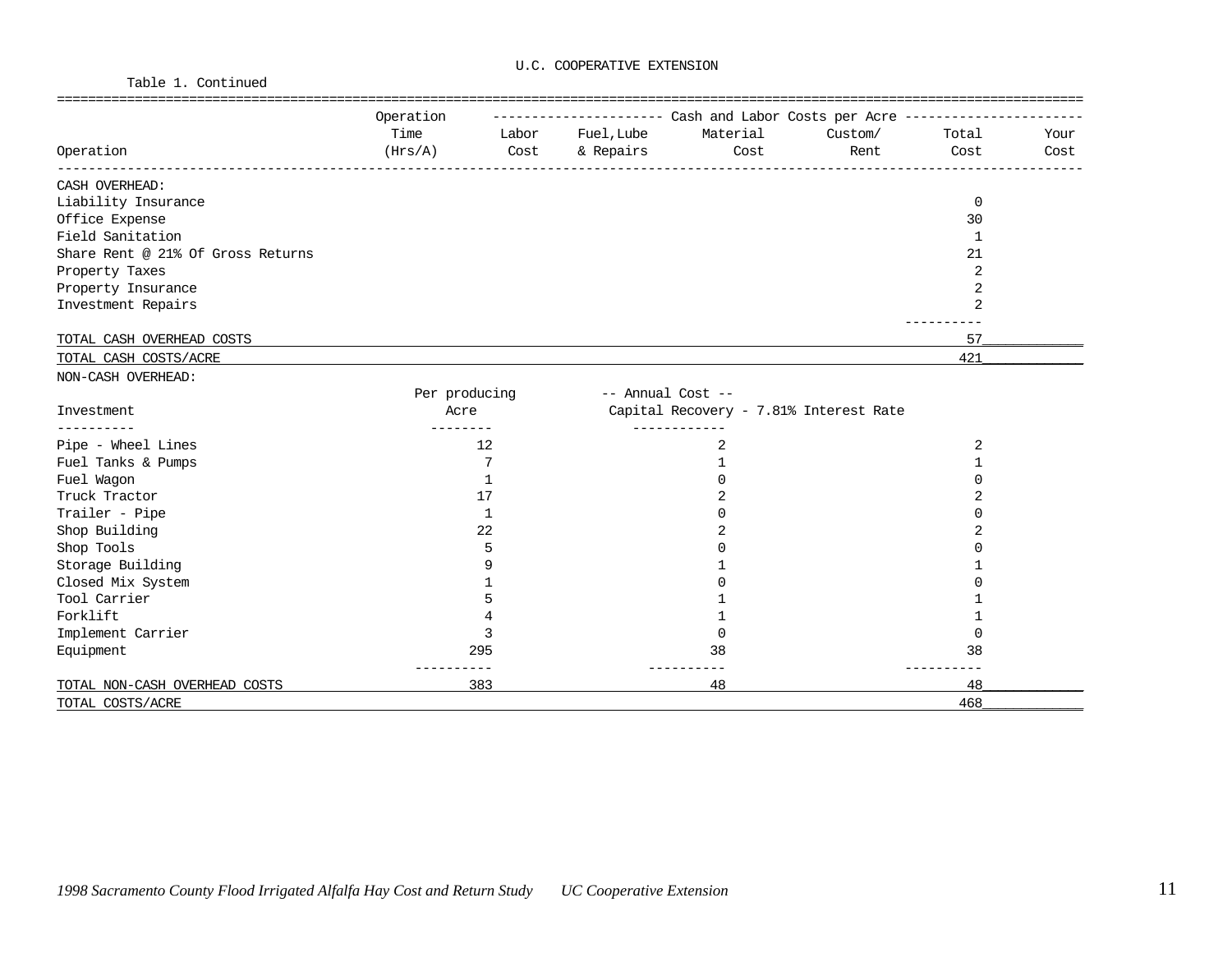#### Table 2. COSTS AND RETURNS PER ACRE TO ESTABLISH AN ALFALFA STAND SACRAMENTO VALLEY - 1998

| Labor Rate: \$10.88/hr. machine labor<br>\$7.71/hr. non-machine labor |        | Interest Rate: 10.46% |                                        |                        |      |
|-----------------------------------------------------------------------|--------|-----------------------|----------------------------------------|------------------------|------|
|                                                                       |        |                       | Quantity/Acre Unit Cost/Unit Cost/Acre | Price or Value or Your | Cost |
| GROSS RETURNS                                                         |        |                       |                                        |                        |      |
| Alfalfa Hay                                                           | 1.00   | Ton                   | 100.00                                 | 100                    |      |
| TOTAL GROSS RETURNS FOR ALFALFA HAY                                   |        |                       |                                        | 100                    |      |
| OPERATING COSTS                                                       |        |                       |                                        |                        |      |
| Fertilizer:                                                           |        |                       |                                        |                        |      |
| $18 - 46 - 0$                                                         | 200.00 | Lb                    | 0.16                                   | 32                     |      |
| Popcorn Sulfur                                                        | 250.00 | Lb                    | 0.053                                  | 13                     |      |
| Custom:                                                               |        |                       |                                        |                        |      |
| Fertilizer Spreading 1.00                                             |        | Acre                  | 5.50                                   | - 6                    |      |
| Air Application                                                       | 1.00   | Acre                  | 7.50                                   | - 8                    |      |
| Swath & Rake Hay                                                      | 1.00   | Ton                   | 12.50                                  | 13                     |      |
| Bale Hay                                                              | 1.00   | Ton                   | 13.50                                  | 14                     |      |
| Roadside Hay                                                          | 1.00   | Ton                   | 5.00                                   | - 5                    |      |
| Water:                                                                |        |                       |                                        |                        |      |
| Irrigation                                                            | 1.67   | AcFt                  | 19.31                                  | 33                     |      |
| Seed:                                                                 |        |                       |                                        |                        |      |
| Alfalfa Seed LM455                                                    | 20.00  | Lb                    | 2.45                                   | 49                     |      |
| Herbicide:                                                            |        |                       |                                        |                        |      |
| Butarac 200                                                           | 2.00   | Qt                    | 12.40                                  | 25                     |      |
| Gramoxone Extra                                                       | 1.50   | Pint                  | 6.83                                   | 10                     |      |
| Insecticide:                                                          |        |                       |                                        |                        |      |
| Pounce 3.2 EC                                                         | 6.00   | Oz                    | 2.09                                   | 13                     |      |
| Imidan 70W                                                            | 1.33   | Lb                    | 7.67                                   | 10                     |      |
| Adjuvant:                                                             |        |                       |                                        |                        |      |
| Surfactant                                                            | 1.00   | Pint                  | 5.60                                   | 6                      |      |
| Rodenticide:                                                          |        |                       |                                        |                        |      |
| Rodent Bait                                                           | 2.00   | Lb                    | 2.94                                   | -6                     |      |
| Labor (machine)                                                       | 3.15   | Hrs                   | 10.88                                  | 34                     |      |
| Labor (non-machine)                                                   | 4.02   | Hrs                   | 7.71                                   | 31                     |      |
| $Fuel - Gas$                                                          | 0.84   | Gal                   | 1.22                                   | $\mathbf{1}$           |      |
| Fuel - Diesel                                                         | 28.08  | Gal                   | 0.78                                   | 22                     |      |
| Lube                                                                  |        |                       |                                        | 3                      |      |
| Machinery repair                                                      |        |                       |                                        | 15                     |      |
| Interest on operating capital @ 10.46%                                |        |                       |                                        | 17                     |      |
| TOTAL OPERATING COSTS/ACRE                                            |        |                       |                                        | 363                    |      |
|                                                                       |        |                       |                                        |                        |      |
| NET RETURNS ABOVE OPERATING COSTS                                     |        |                       |                                        | $-263$                 |      |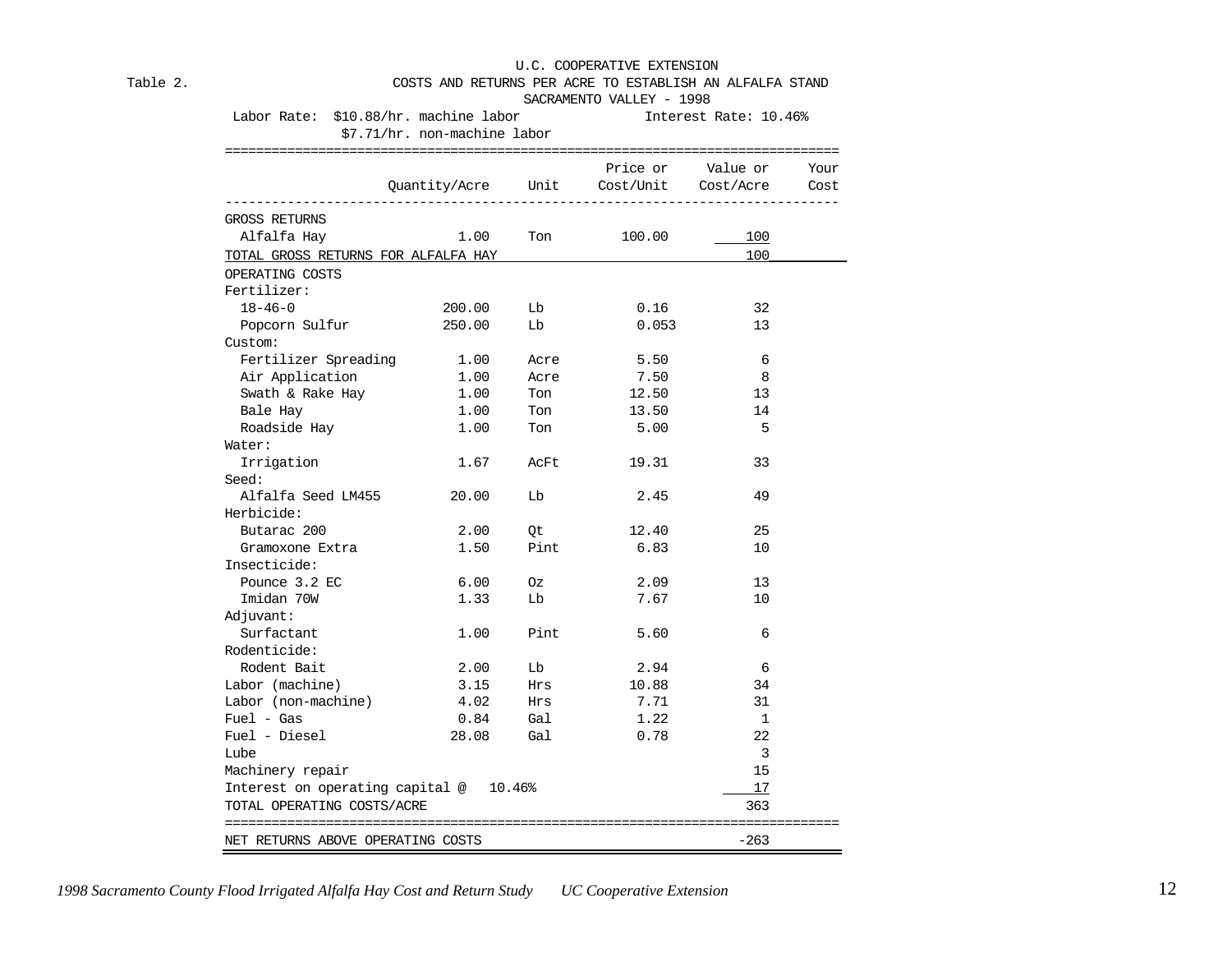#### Table 2.Continued COSTS AND RETURNS PER ACRE TO ESTABLISH AN ALFALFA STAND SACRAMENTO VALLEY - 1998

| Labor Rate: \$10.88/hr. machine labor<br>\$7.71/hr. non-machine labor                                       | Interest Rate: 10.46% |
|-------------------------------------------------------------------------------------------------------------|-----------------------|
| CASH OVERHEAD COSTS:                                                                                        |                       |
| Liability Insurance                                                                                         | 0                     |
| Office Expense                                                                                              | 30                    |
| Field Sanitation                                                                                            | 1                     |
| Share Rent @ 21% Of Gross Returns                                                                           | 21                    |
| Property Taxes                                                                                              | 2                     |
| Property Insurance                                                                                          | 2                     |
| Investment Repairs                                                                                          | 2                     |
| TOTAL CASH OVERHEAD COSTS/ACRE                                                                              | 57                    |
| TOTAL CASH COSTS/ACRE                                                                                       | 421                   |
| ----------------<br>NON-CASH OVERHEAD COSTS (CAPITAL RECOVERY - 7.81% Interest Rate):<br>Pipe - Wheel Lines | 2                     |
| Fuel Tanks & Pumps                                                                                          | 1                     |
| Fuel Wagon                                                                                                  | 0                     |
| Truck Tractor                                                                                               | 2                     |
| Trailer - Pipe                                                                                              | 0                     |
| Shop Building                                                                                               | 2                     |
| Shop Tools                                                                                                  | 0                     |
| Storage Building                                                                                            | 1                     |
| Closed Mix System                                                                                           | 0                     |
| Tool Carrier                                                                                                | ı                     |
| Forklift                                                                                                    | 1                     |
| Implement Carrier                                                                                           | 0                     |
| Equipment                                                                                                   | 38                    |
| TOTAL NON-CASH OVERHEAD COSTS/ACRE                                                                          | 48                    |
| TOTAL COSTS/ACRE                                                                                            | 468                   |
| NET RETURNS ABOVE TOTAL COSTS                                                                               | $-368$                |
|                                                                                                             |                       |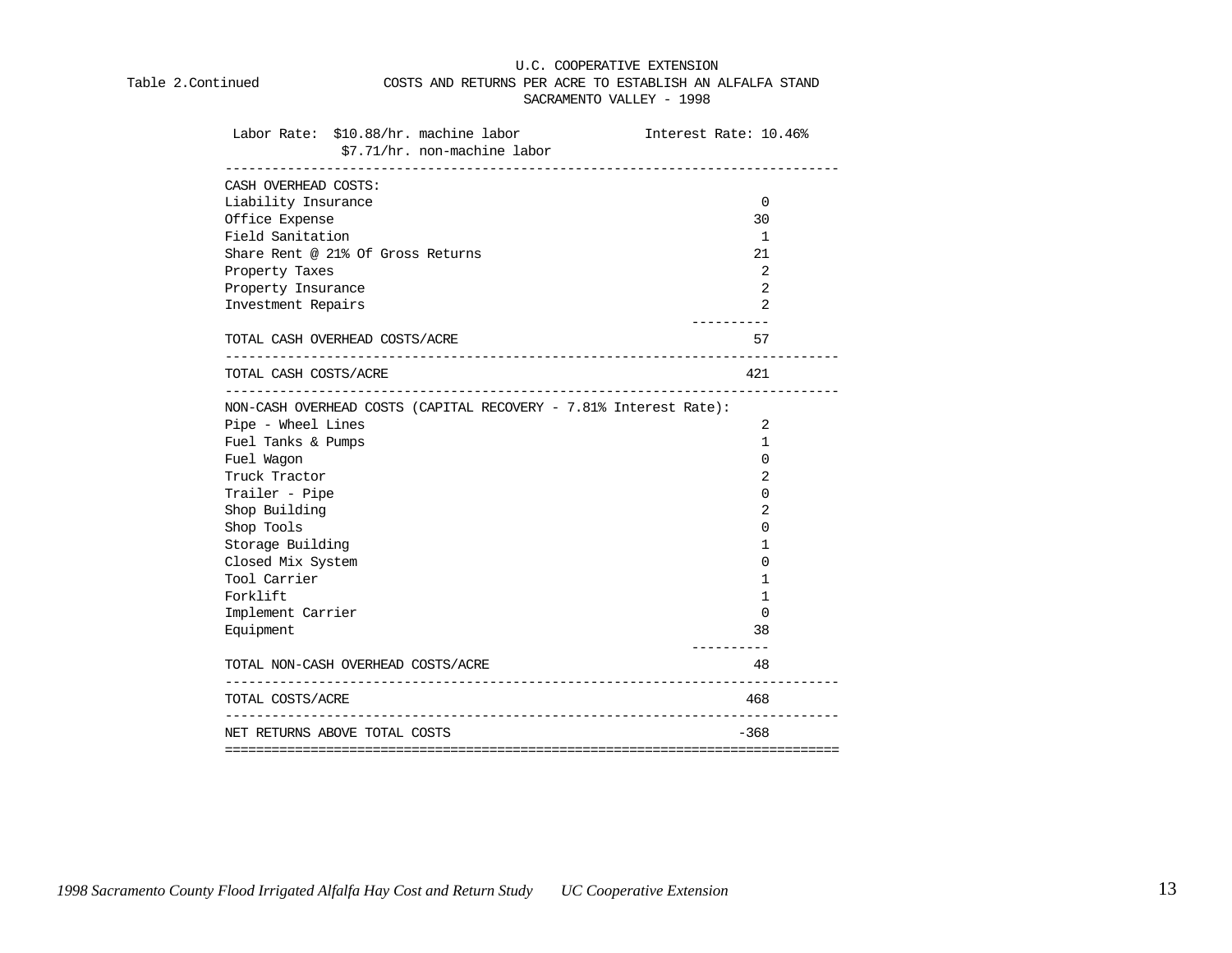#### Table 3. MONTHLY CASH COSTS PER ACRE TO ESTABLISH AN ALFALFA STAND

SACRAMENTO VALLEY - 1998

| Beginning SEP 97                  | <b>SEP</b>              | <b>OCT</b>   | <b>NOV</b>     | DEC            | JAN            | FEB             | <b>MAR</b>  | APR          | MAY         | JUN         | JUL            | <b>AUG</b>   | <b>TOTAL</b>   |
|-----------------------------------|-------------------------|--------------|----------------|----------------|----------------|-----------------|-------------|--------------|-------------|-------------|----------------|--------------|----------------|
| Ending<br>AUG 98                  | 97                      | 97           | 97             | 97             | 98             | 98              | 98          | 98           | 98          | 98          | 98             | 98           |                |
| Cultural:                         |                         |              |                |                |                |                 |             |              |             |             |                |              |                |
| Disc 2X                           | 10                      |              |                |                |                |                 |             |              |             |             |                |              | 10             |
| Subsoil                           | 14                      |              |                |                |                |                 |             |              |             |             |                |              | 14             |
| Disc                              | 9                       |              |                |                |                |                 |             |              |             |             |                |              | 9              |
| Triplane 3X                       | 18                      |              |                |                |                |                 |             |              |             |             |                |              | 18             |
| Pull Borders                      | $\overline{\mathbf{c}}$ |              |                |                |                |                 |             |              |             |             |                |              | $\sqrt{2}$     |
| Fertilize - Preplant              | 51                      |              |                |                |                |                 |             |              |             |             |                |              | 51             |
| Open Ditch                        | $\mathbf{1}$            |              |                |                |                |                 |             |              |             |             |                |              | $\mathbf{1}$   |
| Pre-irrigation                    | 23                      |              |                |                |                |                 |             |              |             |             |                |              | 23             |
| Cultivate                         | $\overline{3}$          |              |                |                |                |                 |             |              |             |             |                |              | $\mathbf{3}$   |
| Harrow & Ring Roll Ground         |                         | 2            |                |                |                |                 |             |              |             |             |                |              | $\overline{2}$ |
| Plant Alfalfa                     |                         | 54           |                |                |                |                 |             |              |             |             |                |              | 54             |
| Ring Roll                         |                         | $\mathbf 1$  |                |                |                |                 |             |              |             |             |                |              | $\mathbf{1}$   |
| Irrigate - Sprinkler              |                         | 19           |                |                |                |                 |             |              |             |             |                |              | 19             |
| Weed Control                      |                         |              |                |                |                |                 |             |              |             |             |                |              |                |
| - Winter Dormant                  |                         |              |                |                | 36             |                 |             |              |             |             |                |              | 36             |
| Insect Control                    |                         |              |                |                |                |                 |             |              |             |             |                |              |                |
| - Weevils/Aphids                  |                         |              |                |                |                |                 | 36          |              |             |             |                |              | 36             |
| Rodent Control                    |                         |              |                |                |                |                 | 12          |              |             |             |                |              | 12             |
| Irrigate                          |                         |              |                |                |                |                 |             | 19           |             |             |                |              | 19             |
| Pickup Truck Use                  | $\mathbf 1$             | $\mathbf{1}$ | $\mathbf{1}$   | $\mathbf{1}$   | $\mathbf{1}$   | $\mathbf{1}$    | $\mathbf 1$ | $\mathbf{1}$ |             |             |                |              | 5              |
| TOTAL CULTURAL COSTS              | 131                     | 78           | $\mathbf{1}$   | $\mathbf{1}$   | 36             | $\mathbf{1}$    | 49          | 20           |             |             |                |              | 316            |
| Harvest:                          |                         |              |                |                |                |                 |             |              |             |             |                |              |                |
| Swath & Rake Hay                  |                         |              |                |                |                |                 |             | 13           |             |             |                |              | 13             |
| Bale Hay                          |                         |              |                |                |                |                 |             | 14           |             |             |                |              | 14             |
| Roadside Hay                      |                         |              |                |                |                |                 |             | 5            |             |             |                |              | 5              |
| TOTAL HARVEST COSTS               |                         |              |                |                |                |                 |             | 31           |             |             |                |              | 31             |
| Interest on oper. capital         | $\mathbf 1$             | 2            | $\overline{a}$ | $\overline{c}$ | 2              | $\overline{a}$  | 3           | 3            |             |             |                |              | $17$           |
| TOTAL OPERATING COSTS/ACRE        | 132                     | 79           | 3              | $\mathbf{3}$   | 39             | $\overline{3}$  | 51          | 54           |             |             |                |              | 363            |
| OVERHEAD:                         |                         |              |                |                |                |                 |             |              |             |             |                |              |                |
| Liability Insurance               |                         |              |                |                | $\mathbf 0$    |                 |             |              |             |             |                |              | $\mathbf 0$    |
| Office Expense                    | 4                       | 4            | 4              | 4              | $\overline{4}$ | $\overline{4}$  | 4           | 4            |             |             |                |              | 30             |
| Field Sanitation                  |                         |              |                |                | $\mathbf{1}$   |                 |             |              |             |             |                |              | $\mathbf{1}$   |
| Share Rent @ 21% Of Gross Returns |                         |              |                |                |                |                 |             |              | 21          |             |                |              | 21             |
| Property Taxes                    |                         |              |                |                | $\mathbf 1$    |                 |             |              |             |             | $\mathbf 1$    |              | $\overline{2}$ |
| Property Insurance                |                         |              |                |                | $\mathbf 1$    |                 |             |              |             |             | $\mathbf 1$    |              | $\sqrt{2}$     |
| Investment Repairs                | 0                       | $\mathsf{O}$ | 0              | $\mathbf 0$    | $\mathsf{O}$   | $\mathsf 0$     | 0           | $\mathbf 0$  | $\mathbf 0$ | $\mathsf 0$ | $\Omega$       | $\mathsf{O}$ | $\sqrt{2}$     |
| TOTAL CASH OVERHEAD COSTS         | $\overline{4}$          | 4            | 4              | 4              | 7              | 4               | 4           | 4            | 21          | $\mathbf 0$ | 2              | $\mathbf 0$  | 57             |
| TOTAL CASH COSTS/ACRE             | 136                     | 83           | 6              | 6              | 45             | $7\overline{ }$ | 55          | 58           | 21          | $\Omega$    | $\overline{2}$ | $\Omega$     | 421            |

*1998 Sacramento County Flood Irrigated Alfalfa Hay Cost and Return Study UC Cooperative Extension* 14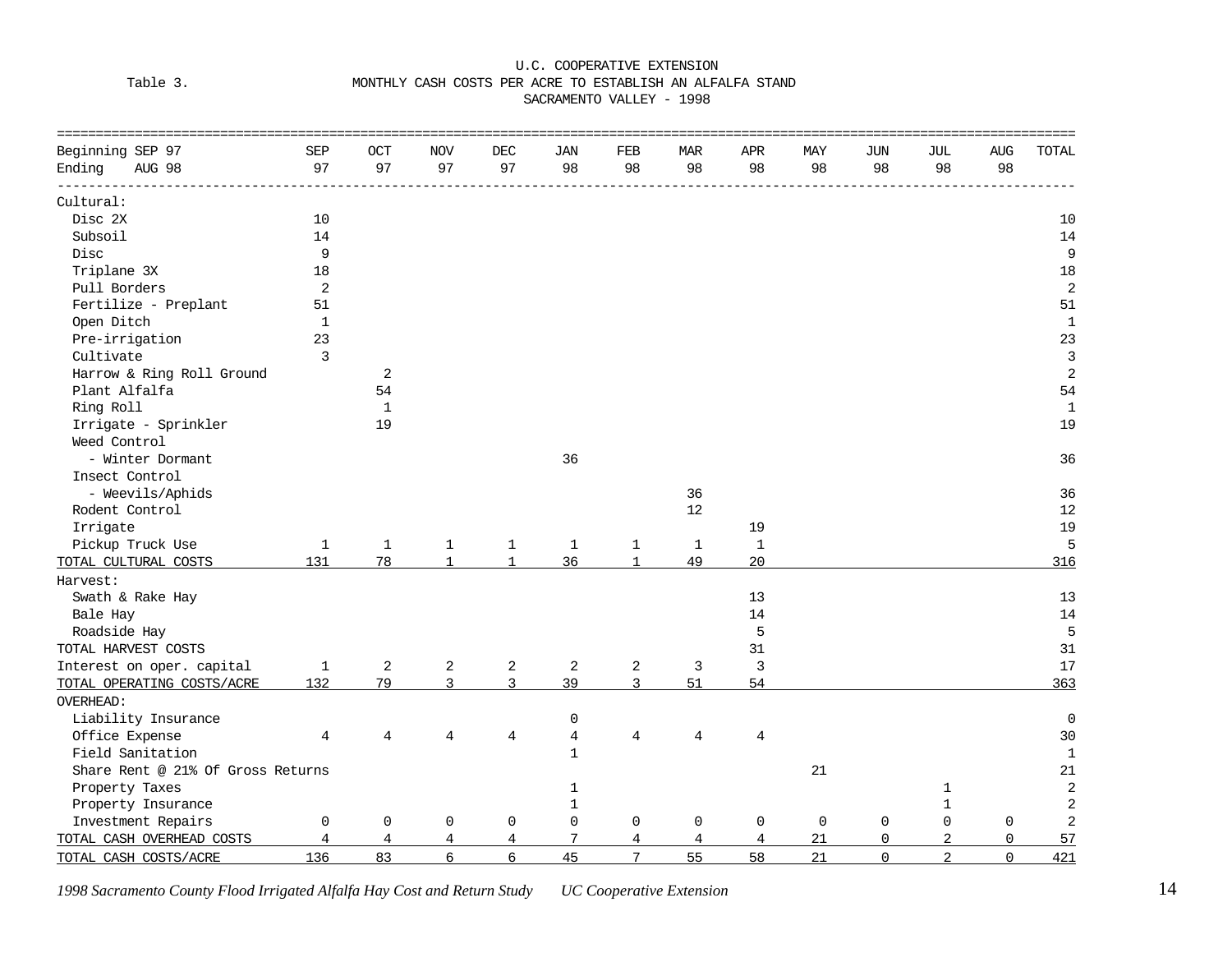#### U.C. COOPERATIVE EXTENSION Table 4. Table 4. SACRAMENTO VALLEY - 1998

| Operation<br>Cultural:<br>Weed Control - Dormant 2X    | Operation<br>Time<br>(Hrs/A)<br>0.28<br>0.00 | Labor<br>Cost<br>4      | Fuel, Lube<br>& Repairs | ---------------------        Cash and Labor Costs per Acre ---------------------<br>Material<br>Cost | Custom/<br>Rent   | Total<br>Cost      | Your<br>Cost |
|--------------------------------------------------------|----------------------------------------------|-------------------------|-------------------------|------------------------------------------------------------------------------------------------------|-------------------|--------------------|--------------|
|                                                        |                                              |                         |                         |                                                                                                      |                   |                    |              |
|                                                        |                                              |                         |                         |                                                                                                      |                   |                    |              |
|                                                        |                                              |                         |                         |                                                                                                      |                   |                    |              |
|                                                        |                                              |                         | 1                       | 56                                                                                                   | 0                 | 61                 |              |
| Insect Control - Weevil/Aphids                         |                                              | $\mathbf{0}$            | $\Omega$                | 28                                                                                                   | 8                 | 36                 |              |
| Rodent Control                                         | 0.22                                         | 5                       | $\mathbf{1}$            | 6                                                                                                    | $\Omega$          | 12                 |              |
| Irrigate - 7X                                          | 8.75                                         | 67                      | $\Omega$                | 77                                                                                                   | $\Omega$          | 145                |              |
| Weed Control - Summer 25% Of Acreage                   | 0.05                                         | 1                       | $\Omega$                | 5                                                                                                    | $\Omega$          | 6                  |              |
| Insect Control - Armyworms 2X                          | 0.00                                         | 0                       | $\Omega$                | 60                                                                                                   | 15                | 75                 |              |
| Pickup Truck Use                                       | 0.10                                         | 5                       | 2                       | $\Omega$                                                                                             | $\Omega$          | 7                  |              |
| Truck Use                                              | 0.10                                         | 3                       | 1                       | 0                                                                                                    | $\mathbf 0$       | 4                  |              |
| ATV Use<br>-----------                                 | 0.10                                         | $\mathbf{1}$            | $\cap$                  | $\Omega$                                                                                             | $\Omega$          | 1                  |              |
| TOTAL CULTURAL COSTS                                   | 9.60                                         | 86                      | 6                       | 234                                                                                                  | 23                | 348                |              |
| Harvest:                                               |                                              |                         |                         |                                                                                                      |                   |                    |              |
| Swath & Rake 7X                                        | 0.00                                         | $\overline{0}$          | $\overline{0}$          | $\overline{0}$                                                                                       | 88                | 88                 |              |
| Bale Hay 7X                                            | 0.00                                         | $\overline{0}$          | $\overline{0}$          | $\Omega$                                                                                             | 94                | 94                 |              |
| Roadside Hay 7X                                        | 0.00<br>-----------                          | $\Omega$<br>----------- | $\Omega$<br>----------- | $\Omega$<br>-----------                                                                              | 35<br>----------- | 35<br>-----------  |              |
| TOTAL HARVEST COSTS                                    | 0.00                                         | $\Omega$                | $\Omega$                | $\Omega$                                                                                             | 217               | 217                |              |
| Interest on operating capital @ 10.46%                 |                                              |                         |                         |                                                                                                      |                   | $-2$               |              |
| TOTAL OPERATING COSTS/ACRE                             |                                              | 86                      | 6                       | 234                                                                                                  | 240               | 563                |              |
| CASH OVERHEAD:                                         |                                              |                         |                         |                                                                                                      |                   |                    |              |
| Liability Insurance                                    |                                              |                         |                         |                                                                                                      |                   | 0                  |              |
| Office Expense                                         |                                              |                         |                         |                                                                                                      |                   | 30                 |              |
| Field Sanitation                                       |                                              |                         |                         |                                                                                                      |                   | 1                  |              |
| Share Rent @ 21% Of Gross Returns                      |                                              |                         |                         |                                                                                                      |                   | 147                |              |
| Supervisor Salary                                      |                                              |                         |                         |                                                                                                      |                   | 16                 |              |
| Property Taxes                                         |                                              |                         |                         |                                                                                                      |                   | 2                  |              |
| Property Insurance                                     |                                              |                         |                         |                                                                                                      |                   | $\overline{2}$     |              |
| Investment Repairs                                     |                                              |                         |                         |                                                                                                      |                   | $\mathbf{1}$       |              |
| TOTAL CASH OVERHEAD COSTS                              |                                              |                         |                         |                                                                                                      |                   | -----------<br>199 |              |
| TOTAL CASH COSTS/ACRE<br>----------------------------- |                                              |                         |                         |                                                                                                      |                   | 762                |              |

*1998 Sacramento County Flood Irrigated Alfalfa Hay Cost and Return Study UC Cooperative Extension* 15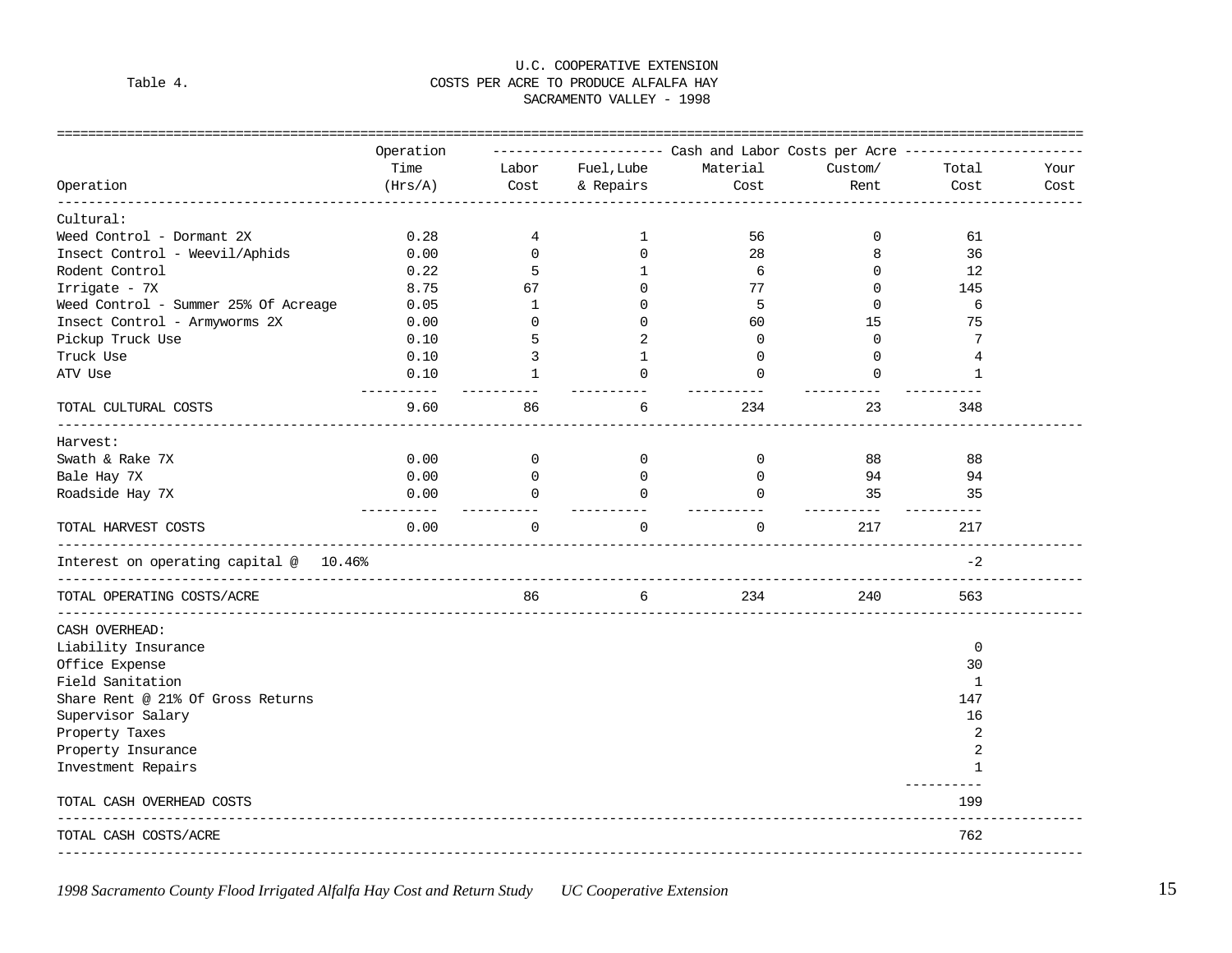#### Table 4.Continued

|           | Operation | ___________________ |           |          | Cash and Labor Costs per Acre ----------- |       |      |
|-----------|-----------|---------------------|-----------|----------|-------------------------------------------|-------|------|
|           | Time      | Labor               | Fuel,Lube | Material | Custom/                                   | Total | Your |
| Operation | (Hrs/A)   | Cost                | & Repairs | Cost     | Rent                                      | Cost  | Cost |
|           |           |                     |           |          |                                           |       |      |

#### NON-CASH OVERHEAD:

|                               | Per producing | -- Annual Cost --                      |     |
|-------------------------------|---------------|----------------------------------------|-----|
| Investment                    | Acre          | Capital Recovery - 7.81% Interest Rate |     |
| . _ _ _ _ _ _ _ _             |               | ---------                              |     |
| Alfalfa Stand Establishment   | 321           | 97                                     | 97  |
| Fuel Tanks & Pumps            |               |                                        |     |
| Fuel Wagon                    |               |                                        |     |
| Shop Building                 | 22            |                                        |     |
| Shop Tools                    |               |                                        |     |
| Storage Building              |               |                                        |     |
| Forklift                      |               |                                        |     |
| Closed Mix System             |               |                                        |     |
| Tool Carrier                  |               |                                        |     |
| Truck Tractor                 |               |                                        |     |
| Trailer - Lowbed              |               |                                        |     |
| Pipe - Wheel Lines            | 12            |                                        |     |
| Equipment                     | 47            |                                        |     |
| TOTAL NON-CASH OVERHEAD COSTS | 454           | 113                                    | 113 |
| TOTAL COSTS/ACRE              |               |                                        | 875 |
|                               |               |                                        |     |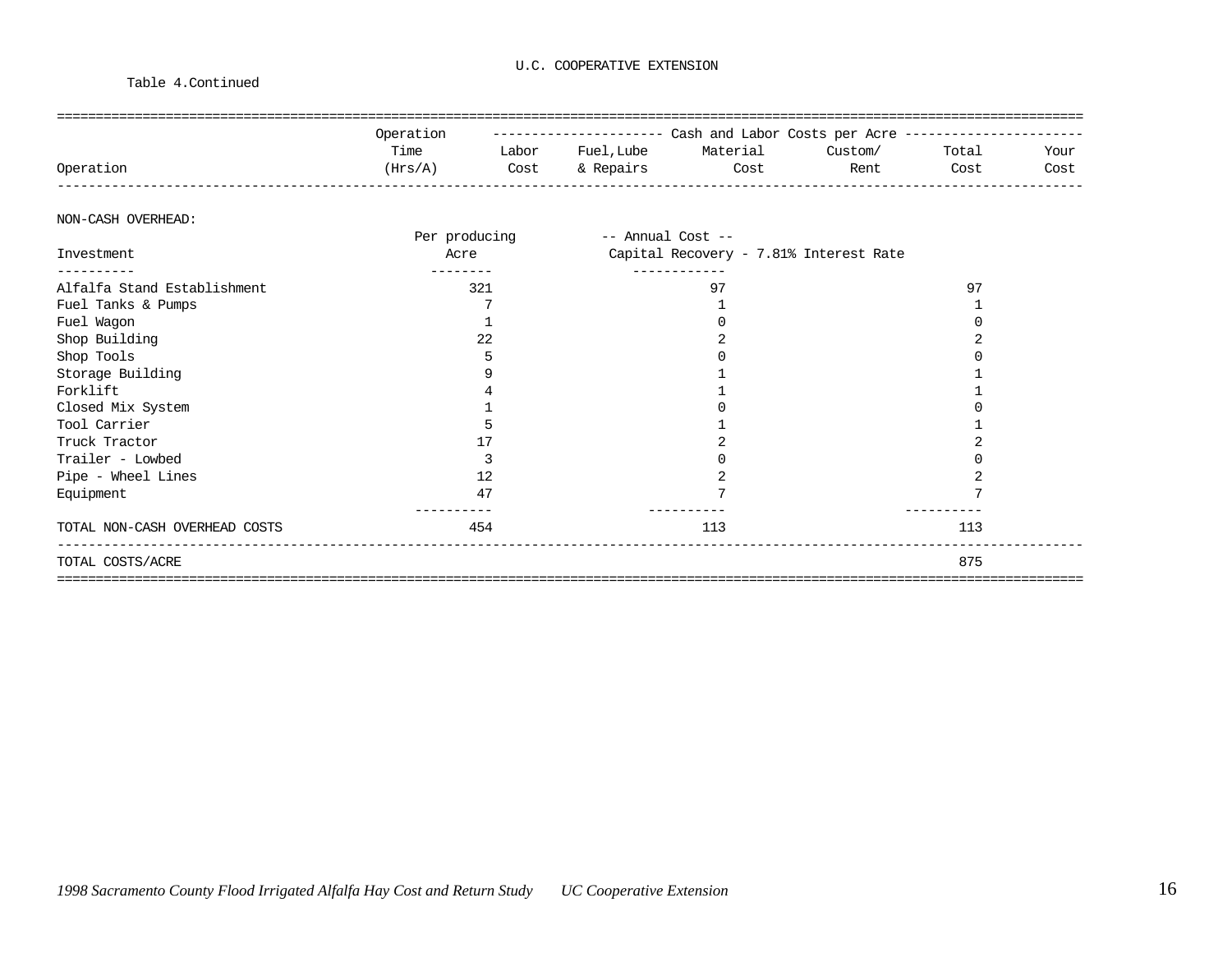|                                   |               |            | SACRAMENTO VALLEY - 1998 |                |      |
|-----------------------------------|---------------|------------|--------------------------|----------------|------|
|                                   |               |            | Price or                 | Value or       | Your |
|                                   | Quantity/Acre | Unit       | Cost/Unit                | Cost/Acre      | Cost |
| <b>GROSS RETURNS</b>              |               |            |                          |                |      |
| Alfalfa Hay                       | 7.00          | Ton        | 100.00                   | 700            |      |
| TOTAL GROSS RETURNS FOR ALFALFA   |               |            |                          | 700            |      |
| OPERATING COSTS                   |               |            |                          |                |      |
| Herbicide:                        |               |            |                          |                |      |
| Treflan TR-10                     | 20.00         | Lb         | 1.45                     | 29             |      |
| Gramoxone Extra                   | 4.00          | Pint       | 6.83                     | 27             |      |
| Poast                             | 0.38          | Pint       | 14.08                    | 5              |      |
| Insecticide:                      |               |            |                          |                |      |
| Pounce 3.2 EC                     | 6.00          | Οz         | 2.09                     | 13             |      |
| Imidan 70W                        | 1.33          | Lb         | 7.67                     | 10             |      |
| Lannate 90 SP                     | 1.00          | ГP         | 27.03                    | 27             |      |
| Javelin WG                        | 1.50          | Lb         | 14.80                    | 22             |      |
| Custom:                           |               |            |                          |                |      |
| Air Application                   | 3.00          | Acre       | 7.50                     | 23             |      |
| Swath & Rake Hay                  | 7.00          | Ton        | 12.50                    | 88             |      |
| Bale Hay                          | 7.00          | Ton        | 13.50                    | 94             |      |
| Roadside Hay                      | 7.00          | Ton        | 5.00                     | 35             |      |
| Adjuvant:                         |               |            |                          |                |      |
| Surfactant                        | 3.00          | Pint       | 5.60                     | 17             |      |
| Rodenticide:                      |               |            |                          |                |      |
| Rodent Bait                       | 2.00          | Lb         | 2.94                     | 6              |      |
| Water:                            |               |            |                          |                |      |
| Irrigation                        | 4.00          | AcFt       | 19.31                    | 77             |      |
| Labor (machine)                   | 1.50          | <b>Hrs</b> | 10.88                    | 16             |      |
| Labor (non-machine)               | 9.02          | Hrs        | 7.71                     | 70             |      |
| $Fuel - Gas$                      | 1.80          | Gal        | 1.22                     | $\overline{2}$ |      |
| Fuel - Diesel                     | 1.42          | Gal        | 0.78                     | 1              |      |
| Lube                              |               |            |                          | $\mathbf 0$    |      |
| Machinery repair                  |               |            |                          | 2              |      |
| Interest on operating capital @   |               | 10.46%     |                          | $-2$           |      |
| TOTAL OPERATING COSTS/ACRE        |               |            |                          | 563            |      |
| NET RETURNS ABOVE OPERATING COSTS |               |            |                          | 137            |      |

#### U.C. COOPERATIVE EXTENSION Table 5. COSTS AND RETURNS PER ACRE TO PRODUCE ALFALFA HAY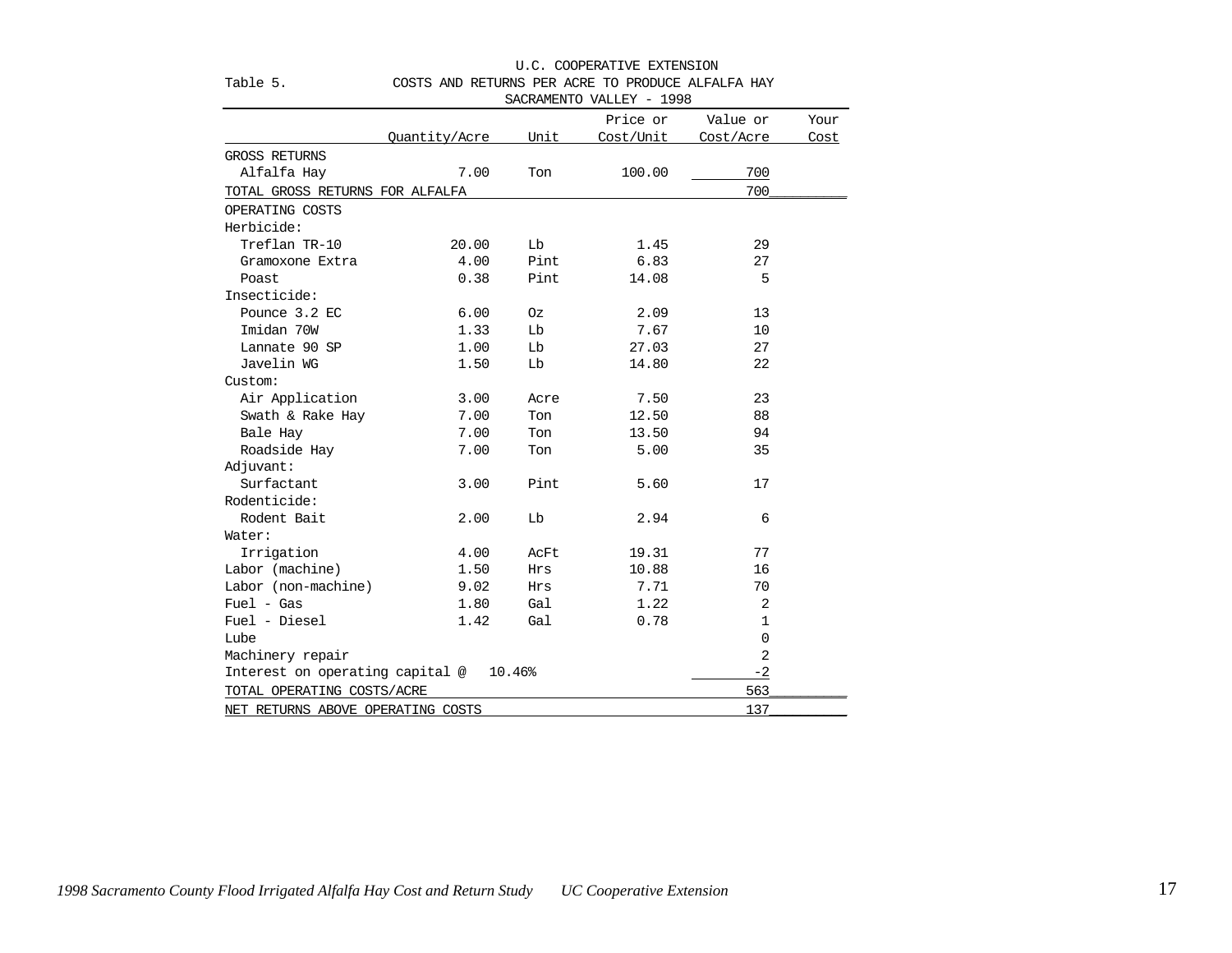| Table 5. Continued                                                                                                                                                                                                                          |                                                                             |      |
|---------------------------------------------------------------------------------------------------------------------------------------------------------------------------------------------------------------------------------------------|-----------------------------------------------------------------------------|------|
| Price or                                                                                                                                                                                                                                    | Value or                                                                    | Your |
| Unit<br>Cost/Unit<br>Quantity/Acre                                                                                                                                                                                                          | Cost/Acre                                                                   | Cost |
| <b>GROSS RETURNS</b>                                                                                                                                                                                                                        |                                                                             |      |
| Alfalfa Hay<br>7.00<br>Ton<br>100.00                                                                                                                                                                                                        | 700                                                                         |      |
| TOTAL GROSS RETURNS FOR ALFALFA                                                                                                                                                                                                             | 700                                                                         |      |
| CASH OVERHEAD COSTS:                                                                                                                                                                                                                        |                                                                             |      |
| Liability Insurance                                                                                                                                                                                                                         | 0                                                                           |      |
| Office Expense                                                                                                                                                                                                                              | 30                                                                          |      |
| Field Sanitation                                                                                                                                                                                                                            | $\mathbf{1}$                                                                |      |
| Share Rent @ 21% Of Gross Returns                                                                                                                                                                                                           | 147                                                                         |      |
| Supervisor Salary                                                                                                                                                                                                                           | 16                                                                          |      |
| Property Taxes                                                                                                                                                                                                                              | 2                                                                           |      |
| Property Insurance                                                                                                                                                                                                                          | 2                                                                           |      |
| Investment Repairs                                                                                                                                                                                                                          | 1                                                                           |      |
| TOTAL CASH OVERHEAD COSTS/ACRE                                                                                                                                                                                                              | 199                                                                         |      |
| TOTAL CASH COSTS/ACRE                                                                                                                                                                                                                       | 762                                                                         |      |
| Alfalfa Stand Establishmant<br>Fuel Tanks & Pumps<br>Fuel Wagon<br>Shop Building<br>Shop Tools<br>Storage Building<br>Forklift<br>Closed Mix System<br>Tool Carrier<br>Truck Tractor<br>Trailer - Lowbed<br>Pipe - Wheel Lines<br>Equipment | 97<br>1<br>0<br>2<br>0<br>1<br>1<br>0<br>1<br>$\overline{2}$<br>0<br>2<br>7 |      |
|                                                                                                                                                                                                                                             |                                                                             |      |
| TOTAL NON-CASH OVERHEAD COSTS/ACRE<br>________<br>____________________                                                                                                                                                                      | 113                                                                         |      |
| TOTAL COSTS/ACRE<br>---------------------------                                                                                                                                                                                             | 875                                                                         |      |
| NET RETURNS ABOVE TOTAL COSTS                                                                                                                                                                                                               | $-175$                                                                      |      |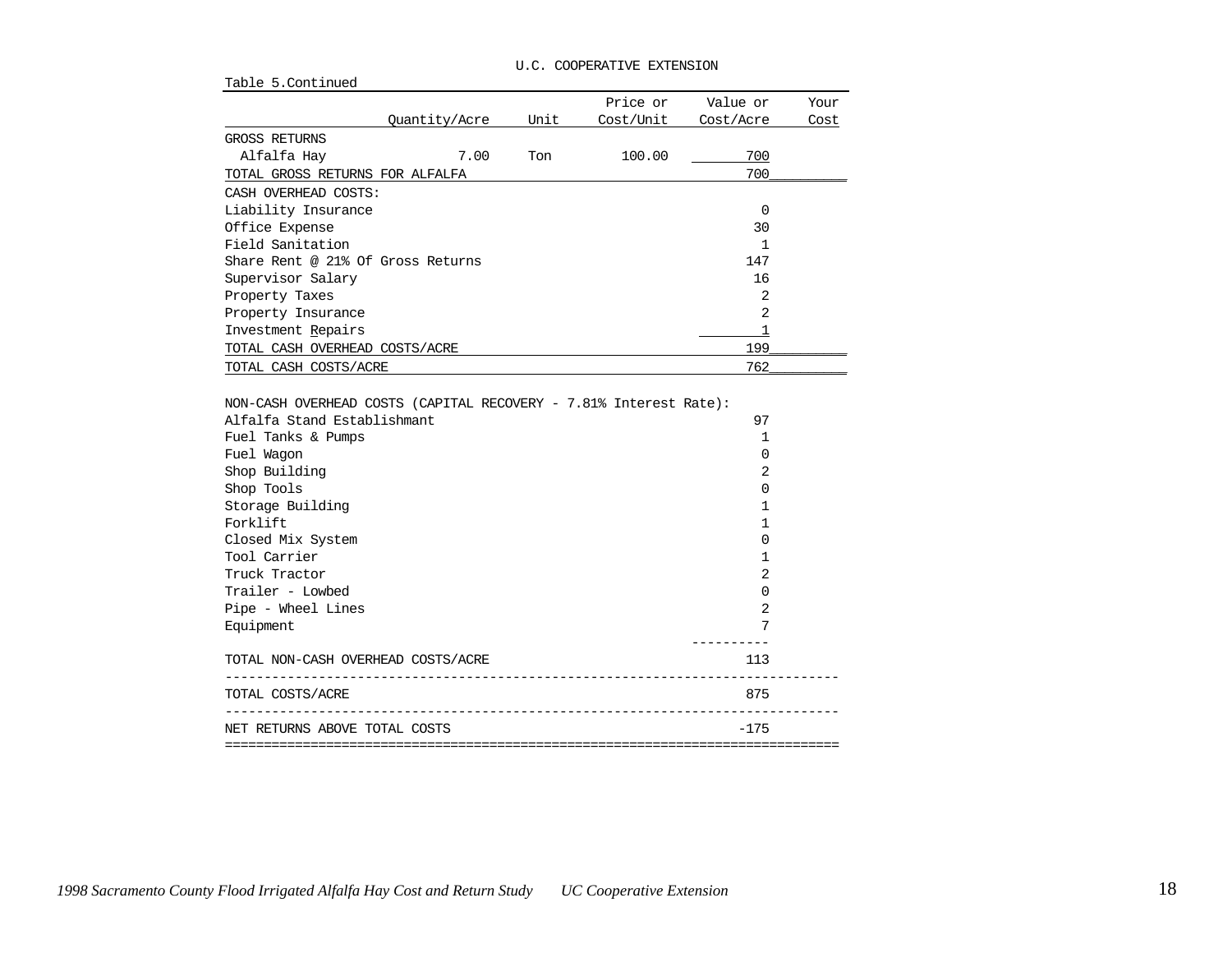#### Table 6. MONTHLY CASH COSTS PER ACRE TO PRODUCE ALFALFA HAY

SACRAMENTO VALLEY - 1998

| Beginning JAN 98           | <b>JAN</b>   | FEB            | <b>MAR</b>   | APR          | MAY            | JUN          | JUL          | AUG          | <b>SEP</b>   | OCT            | <b>NOV</b>     | DEC            | TOTAL          |
|----------------------------|--------------|----------------|--------------|--------------|----------------|--------------|--------------|--------------|--------------|----------------|----------------|----------------|----------------|
| Ending<br>DEC 98           | 98           | 98             | 98           | 98           | 98             | 98           | 98           | 98           | 98           | 98             | 98             | 98             |                |
| Cultural:                  |              |                |              |              |                |              |              |              |              |                |                |                |                |
| Weed Control - Dormant 2X  | 61           |                |              |              |                |              |              |              |              |                |                |                | 61             |
| Insect Control             |              |                |              |              |                |              |              |              |              |                |                |                |                |
| - Weevil/Aphids            |              |                | 36           |              |                |              |              |              |              |                |                |                | 36             |
| Rodent Control             |              |                | 12           |              |                |              |              |              |              |                |                |                | 12             |
| Irrigate - 7X              |              |                |              | 21           | 21             | 21           | 40           | 21           | 21           |                |                |                | 145            |
| Weed Control               |              |                |              |              |                |              |              |              |              |                |                |                |                |
| - Summer 25% Of Acreage    |              |                |              |              |                | 6            |              |              |              |                |                |                | 6              |
| Insect Control             |              |                |              |              |                |              |              |              |              |                |                |                |                |
| - Armyworms 2X             |              |                |              |              |                |              | 40           | 35           |              |                |                |                | 75             |
| Pickup Truck Use           | 1            | 1              | 1            | 1            | 1              | 1            | $\mathbf{1}$ | $\mathbf{1}$ | $\mathbf 1$  |                |                |                | 7              |
| Truck Use                  | $\Omega$     | 0              | $\Omega$     | $\mathbf 0$  | $\Omega$       | $\mathsf 0$  | 0            | $\mathbf 0$  | 0            |                |                |                | $\overline{4}$ |
| ATV Use                    | $\Omega$     | $\overline{0}$ | $\Omega$     | $\mathbf 0$  | $\mathbf 0$    | $\mathbf 0$  | 0            | 0            | 0            |                |                |                | 1              |
| TOTAL CULTURAL COSTS       | 62           | 1              | 49           | 23           | 22             | 28           | 82           | 58           | 22           |                |                |                | 348            |
| Harvest:                   |              |                |              |              |                |              |              |              |              |                |                |                |                |
| Swath & Rake 7X            |              |                |              | 13           | 13             | 13           | 13           | 25           | 13           |                |                |                | 88             |
| Bale Hay 7X                |              |                |              | 14           | 14             | 14           | 14           | 27           | 14           |                |                |                | 94             |
| Roadside Hay 7X            |              |                |              | 5            | 5              | 5            | 5            | 10           | 5            |                |                |                | 35             |
| TOTAL HARVEST COSTS        |              |                |              | 31           | 31             | 31           | 31           | 62           | 31           |                |                |                | 217            |
| Interest on oper. Capital* | 1            | 1              | $\mathbf{1}$ | $\mathbf{1}$ | $\overline{a}$ | $-3$         | $-2$         | $-2$         | $-1$         |                |                |                | $-2$           |
| TOTAL OPERATING COSTS/ACRE | 63           | $\overline{a}$ | 50           | 55           | 55             | 56           | 110          | 118          | 53           |                |                |                | 563            |
| <b>OVERHEAD:</b>           |              |                |              |              |                |              |              |              |              |                |                |                |                |
| Liability Insurance        | 0            |                |              |              |                |              |              |              |              |                |                |                | $\mathbf 0$    |
| Office Expense             | 3            | 3              | 3            | $\mathbf{3}$ | 3              | 3            | 3            | 3            | 3            | 3              | 3              | 3              | 30             |
| Field Sanitation           |              |                |              | $\mathbf 1$  |                |              |              |              |              |                |                |                | $1\,$          |
| Share Rent                 |              |                |              |              |                |              |              |              |              |                |                |                |                |
| @ 21% Of Gross Returns     |              |                |              |              | 147            |              |              |              |              |                |                |                | 147            |
| Supervisor Salary          | 1            | $\mathbf 1$    | $\mathbf{1}$ | $\mathbf 1$  | $\mathbf{1}$   | $\mathbf{1}$ | 1            | $\mathbf{1}$ | $\mathbf{1}$ | $\mathbf 1$    | 1              | $\mathbf{1}$   | 16             |
| Property Taxes             | $\mathbf{1}$ |                |              |              |                |              | $\mathbf{1}$ |              |              |                |                |                | $\overline{2}$ |
| Property Insurance         | 1            |                |              |              |                |              | $\mathbf 1$  |              |              |                |                |                | $\overline{a}$ |
| Investment Repairs         | $\Omega$     | $\mathbf 0$    | $\Omega$     | $\mathbf 0$  | $\mathbf 0$    | $\mathbf 0$  | 0            | 0            | 0            | $\mathbf 0$    | 0              | 0              | $\mathbf{1}$   |
| TOTAL CASH OVERHEAD COSTS  | 6            | 4              | 4            | 5            | 151            | 4            | 6            | 4            | 4            | 4              | 4              | 4              | 199            |
| TOTAL CASH COSTS/ACRE      | 69           | 6              | 54           | 60           | 206            | 60           | 116          | 122          | 57           | $\overline{4}$ | $\overline{4}$ | $\overline{4}$ | 762<br>====    |

\* Postharvest operation costs are discounted back to the time of the first harvest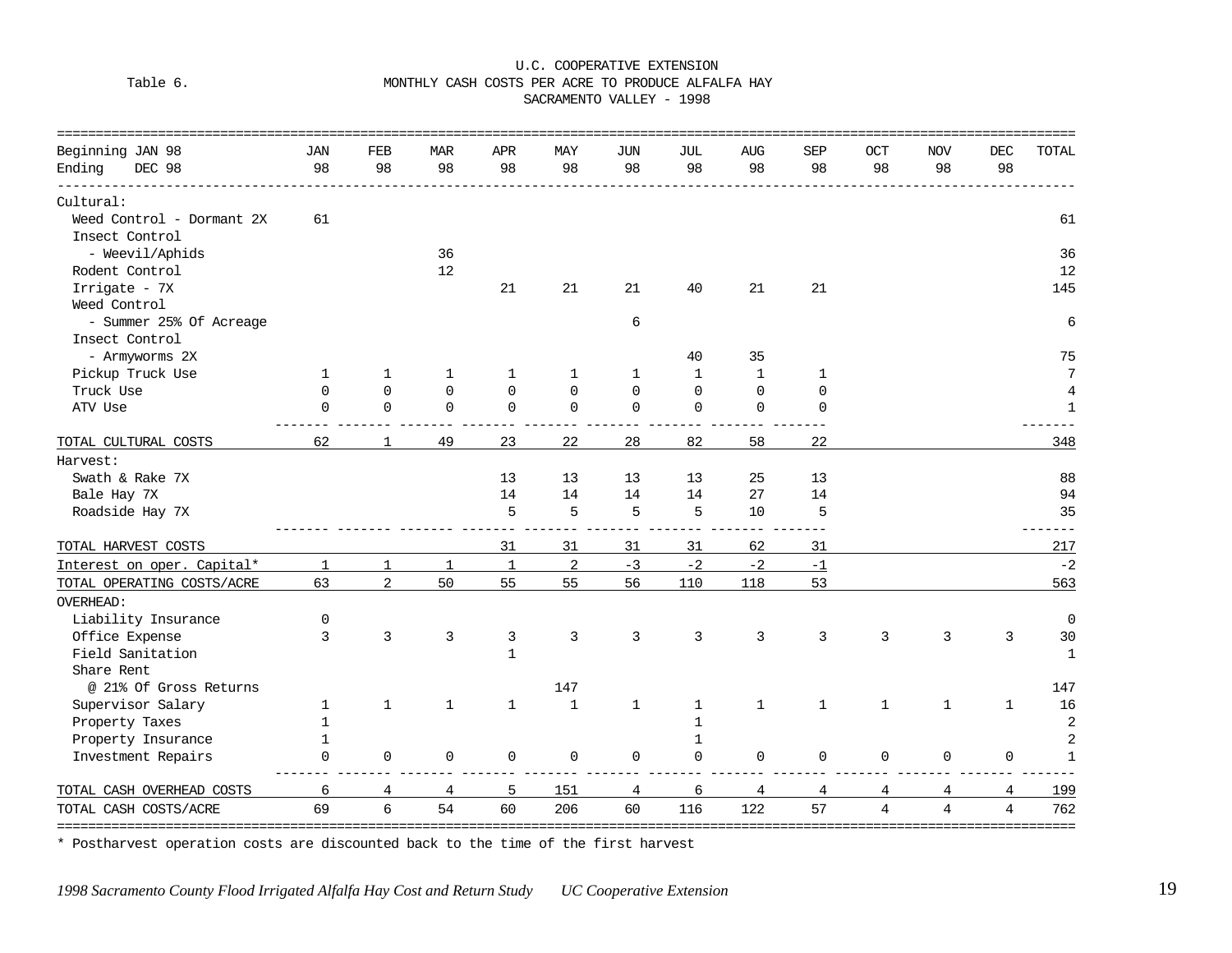#### U.C. COOPERATIVE EXTENSION Table 7. WHOLE FARM ANNUAL EQUIPMENT, INVESTMENT, AND BUSINESS OVERHEAD COSTS SACRAMENTO VALLEY - 1998

#### ANNUAL EQUIPMENT COSTS

|              |                                                   |        |      | Non-Cash Over. |          |                | Cash Overhead |       |
|--------------|---------------------------------------------------|--------|------|----------------|----------|----------------|---------------|-------|
|              |                                                   |        | Yrs  | Salvage        | Capital  | Insur-         |               |       |
| Yr           | Description                                       | Price  | Life | Value          | Recovery | ance           | Taxes         | Total |
|              | EQUIPMENT FOR ESTABLISHMENT YEARS ONLY:           |        |      |                |          |                |               |       |
| 98           | 110 HP 2WD Tractor                                | 70050  | 10   | 20692          | 8909     | 324            | 454           | 9686  |
| 98           | 250 HP Crawler                                    | 176963 | 10   | 52272          | 22506    | 817            | 1146          | 24469 |
| 98           | Brillion Seeder                                   | 8379   | 7    | 2138           | 1358     | 37             | 53            | 1448  |
| 98           | Disc - Border                                     | 1035   | 12   | 143            | 128      | $\overline{4}$ | 6             | 138   |
| 98           | Disc - Offset 26'                                 | 25071  | 12   | 3472           | 3109     | 102            | 143           | 3354  |
| 98           | Disc - Stubble 14'                                | 36036  | 12   | 4991           | 4469     | 146            | 205           | 482C  |
| 98           | Harrow - Spike 32'                                | 9891   | 12   | 1370           | 1227     | 40             | 56            | 132   |
| 98           | Ringroller - 32'                                  | 7132   | 12   | 988            | 884      | 29             | 41            | 954   |
| 98           | Spinner Spreader                                  | 1973   | 10   | 349            | 267      | 8              | 12            | 287   |
| 98           | Subsoiler - $8'$                                  | 8022   | 10   | 1419           | 1086     | 34             | 47            | 1167  |
| 98           | Triplane - 16'                                    | 20109  | 12   | 2785           | 2494     | 82             | 114           | 269C  |
| 98           | V-Ditcher                                         | 4505   | 15   | 451            | 503      | 18             | 25            | 546   |
|              | Subtotal:                                         | 369166 |      | 91070          | 46940    | 1641           | 2302          | 49691 |
|              | EQUIPMENT FOR PRODUCTION YEARS ONLY:              |        |      |                |          |                |               |       |
| 98           | ATV                                               | 3861   | 5    | 1730           | 666      | 20             | 28            | 714   |
|              | Subtotal:                                         | 3861   | 5    | 1730           | 666      | 20             | 28            | 714   |
|              | EQUIPMENT FOR ESTABLISHMENT AND PRODUCTION YEARS: |        |      |                |          |                |               |       |
| 98           | 62 HP 2WD Tractor                                 | 32677  | 10   | 9652           | 4156     | 151            | 212           | 4518  |
| 98           | ATV & Pull Sprayer                                | 9413   | 10   | 941            | 1325     | 37             | 52            | 1414  |
| 98           | Bait Applicator                                   | 2235   | 12   | 310            | 277      | 9              | 13            | 299   |
| 98           | Pickup - $1/2$ Ton                                | 19305  | 5    | 8652           | 3330     | 100            | 140           | 357C  |
| 98           | Pickup - $1/2$ Ton                                | 19305  | 5    | 8652           | 3330     | 100            | 140           | 357C  |
| 98           | Pickup - $3/4$ Ton                                | 21000  | 5    | 9412           | 3623     | 108            | 152           | 3883  |
| 98           | Pickup - $3/4$ Ton                                | 21000  | 5    | 9412           | 3623     | 108            | 152           | 3883  |
| 98           | Truck - 2 Ton                                     | 24882  | 5    | 11152          | 4293     | 128            | 180           | 4601  |
| 98           | Truck - 2 Ton                                     | 24882  | 5    | 11152          | 4293     | 128            | 180           | 4601  |
|              | Subtotal:                                         | 174699 |      | 69335          | 28250    | 869            | 1221          | 30339 |
| <b>TOTAL</b> |                                                   | 547726 |      | 162135         | 75856    | 2530           | 3551          | 80744 |
|              | 60% of New Cost *                                 | 328636 |      | 97281          | 45514    | 1518           | 2131          | 48446 |

• *Used to reflect a mix of new and used equipment.*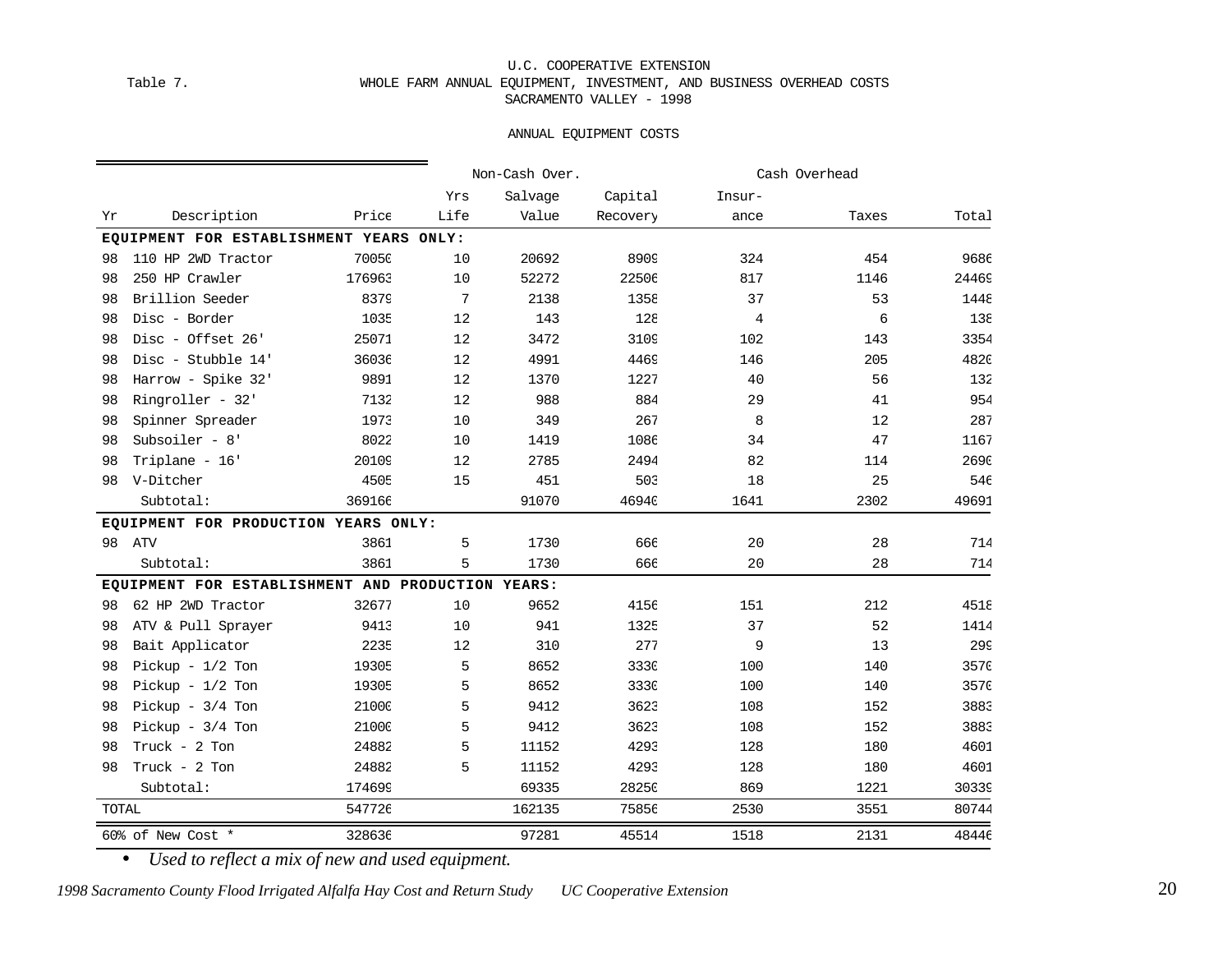#### U.C. COOPERATIVE EXTENSION Table 8. WHOLE FARM ANNUAL INVESTMENT AND BUSINESS OVERHEAD COSTS SACRAMENTO VALLEY - 1998

#### ANNUAL INVESTMENT COSTS

|                                   |          |     |       |                 |             |      | ------ Cash Overhead ------ |       |
|-----------------------------------|----------|-----|-------|-----------------|-------------|------|-----------------------------|-------|
|                                   |          | Yrs |       | Salvage Capital | Insur-      |      |                             |       |
| Description Price Life Value      |          |     |       |                 |             |      | Recovery ance Taxes Repairs | Total |
| INVESTMENT                        |          |     |       |                 |             |      |                             |       |
| Closed Mix System 3987 10         |          |     | 399   |                 | 561 7<br>16 | 22   | 200                         | 799   |
| Alfalfa Stand Establishment 96300 |          |     |       | 28952           | 343         | 482  | $\Omega$                    | 29777 |
| Forklift                          | 12305    | 10  | 1231  | 1732            | 48          | 68   | 615                         | 2463  |
| Fuel Tanks & Pumps                | 19835    | 20  | 1984  | 1947            | 78          | 109  | 397                         | 2531  |
| Fuel Wagon                        | 1975     | 10  | 198   | 278             | 8           | 11   | 40                          | 337   |
| Pipe - Wheel Lines                | 35193    | 10  | 3519  | 4955            | 138         | 194  | 352                         | 5638  |
| Shop Building                     | 65216    | 25  | 6522  | 5919            | 256         | 359  | 652                         | 7185  |
| Shop Tools and the Shop Tools     | 13072    | 20  | 1307  | 1283            | 51          | 72   | 131                         | 1538  |
| Storage Building                  | 26308    | 20  | 2631  | 2583            | 103         | 145  | 526                         | 3357  |
| Tool Carrier                      | 15118    | 15  | 1512  | 1689            | 59          | 83   | 756                         | 2588  |
| Trailer - Lowbed                  | 7695     | 15  | 769   | 860             | 30          | 42   | 103                         | 1035  |
| Truck Tractor                     | 48849 15 |     | 4885  | 5458            | 192         | 269  | 377                         | 6296  |
| TOTAL INVESTMENT                  | 345853   |     | 24957 | 56219           | 1322        | 1854 | 4149                        | 63544 |

#### ANNUAL BUSINESS OVERHEAD COSTS

| Description                       | Units/<br>Farm | Unit | Price/<br>Unit | Total<br>Cost |
|-----------------------------------|----------------|------|----------------|---------------|
| Field Sanitation                  | 2900.00        | Acre | 0.65           | 1885          |
| Liability Insurance               | 2900.00        | Acre | 0.30           | 870           |
| Office Expense                    | 2900.00        | Acre | 30.00          | 87000         |
| Share Rent @ 21% Of Gross Returns | 300.00         | Acre | 147.00         | 44100         |
| Supervisor Salary                 | 2900.00        | Acre | 15.69          | 45501         |
|                                   |                |      |                |               |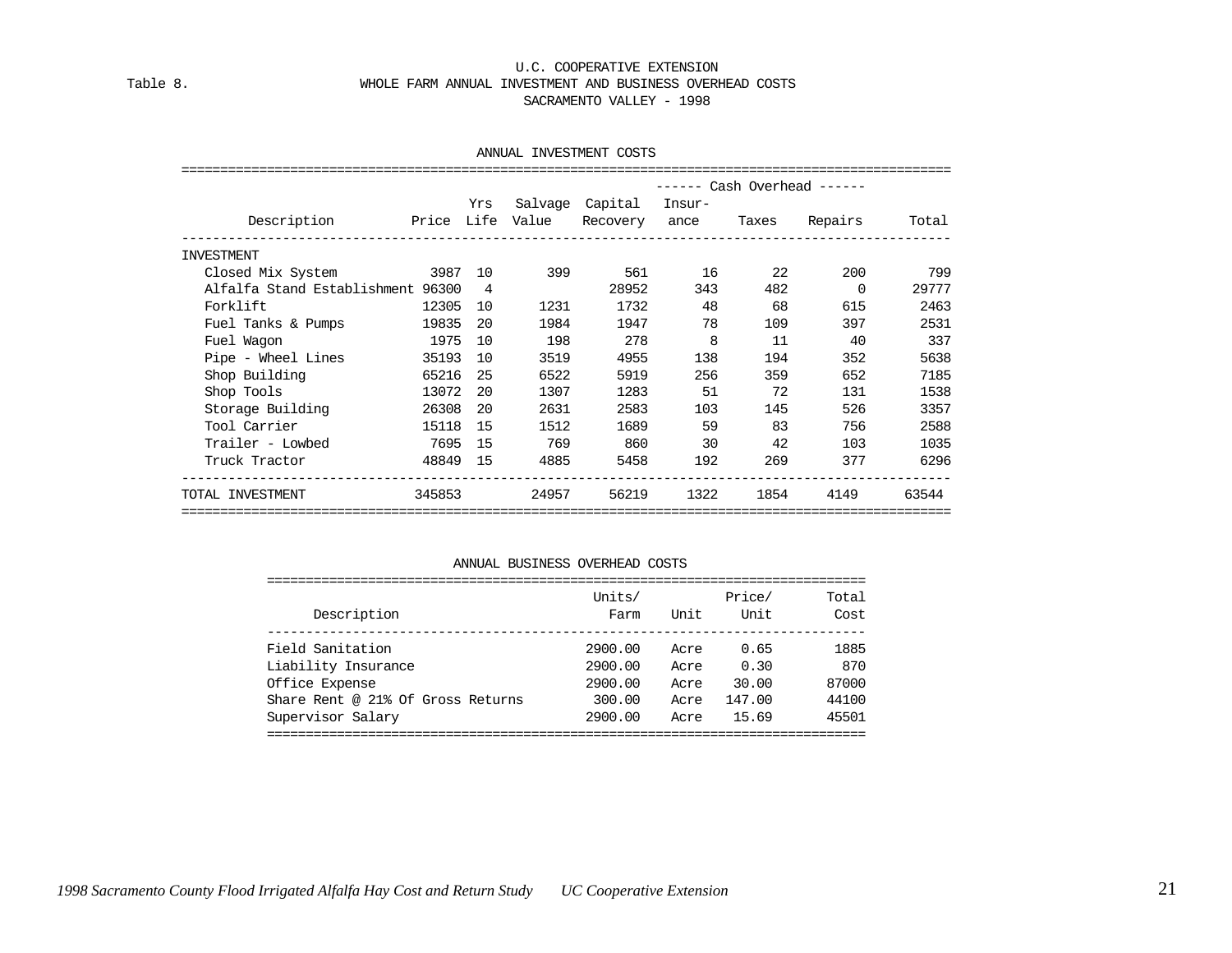#### U.C. COOPERATIVE EXTENSION Table 9. HOURLY EQUIPMENT COSTS SACRAMENTO VALLEY - 1998

|                              |                                                                                                                                                                                                                                | ----------------------    COSTS PER HOUR    -------------------------------- |      |             |      |                                             |       |                                    |
|------------------------------|--------------------------------------------------------------------------------------------------------------------------------------------------------------------------------------------------------------------------------|------------------------------------------------------------------------------|------|-------------|------|---------------------------------------------|-------|------------------------------------|
|                              | Actual                                                                                                                                                                                                                         |                                                                              |      |             |      | - Cash Overhead - $-----$ Operating $-----$ |       |                                    |
|                              | Hours                                                                                                                                                                                                                          | Capital Insur-<br>Fuel &                                                     |      |             |      |                                             |       | Total Total                        |
| Yr Description               | Used and the control of the control of the control of the control of the control of the control of the control of the control of the control of the control of the control of the control of the control of the control of the | Recovery ance                                                                |      |             |      |                                             |       | Taxes Repairs Lube Oper. Costs/Hr. |
| 98 110 HP 2WD Tractor 1179.5 |                                                                                                                                                                                                                                | 4.53                                                                         | 0.16 |             |      | $0.23$ $3.10$ $5.73$ $8.83$                 |       | 13.75                              |
| 98 250 HP Crawler            | 1198.5                                                                                                                                                                                                                         | 11.27                                                                        |      | $0.41$ 0.57 | 4.47 | 13.01                                       | 17.48 | 29.73                              |
| 98 62 HP 2WD Tractor         | 1152.9                                                                                                                                                                                                                         | 2.16                                                                         | 0.08 | 0.11        | 1.45 | 2.73 4.18                                   |       | 6.53                               |
| 98 ATV                       | 274.9                                                                                                                                                                                                                          | 1.45                                                                         | 0.04 | 0.06        | 0.25 | 1.40                                        | 1.65  | 3.20                               |
| 98 ATV & Pull Sprayer        | 187.0                                                                                                                                                                                                                          | 4.25                                                                         | 0.12 | 0.17        | 0.00 | 0.00                                        | 0.00  | 4.54                               |
| 98 Bait Applicator 67.2      |                                                                                                                                                                                                                                | 2.47                                                                         | 0.08 | 0.11        | 0.84 | 0.00                                        | 0.84  | 3.51                               |
| 98 Brillion Seeder           | 171.0                                                                                                                                                                                                                          | 4.76                                                                         | 0.13 | 0.18        | 1.78 | 0.00                                        | 1.78  | 6.86                               |
| 98 Disc - Border             | 166.0                                                                                                                                                                                                                          | 0.46                                                                         | 0.02 | 0.02        | 0.16 | 0.00                                        | 0.16  | 0.66                               |
| 98 Disc - Offset 26'         | 166.0                                                                                                                                                                                                                          | 11.24                                                                        | 0.37 | 0.52        | 3.88 | 0.00                                        | 3.88  | 16.00                              |
| 98 Disc - Stubble 14'        | 166.0                                                                                                                                                                                                                          | 16.15                                                                        | 0.53 | 0.74        | 5.57 | 0.00                                        | 5.57  | 23.00                              |
| 98 Harrow - Spike 32'        | 164.7                                                                                                                                                                                                                          | 4.47                                                                         | 0.15 | 0.21        | 1.10 | 0.00                                        | 1.10  | 5.92                               |
| 98 Pickup - 1/2 Ton          | 274.9                                                                                                                                                                                                                          | 7.27                                                                         | 0.22 | 0.31        | 1.24 | 3.51                                        | 4.75  | 12.54                              |
| 98 Pickup - 1/2 Ton          | 274.9                                                                                                                                                                                                                          | 7.27                                                                         | 0.22 | 0.31        | 1.24 | 3.51                                        | 4.75  | 12.54                              |
| 98 Pickup - $3/4$ Ton        | 274.9                                                                                                                                                                                                                          | 7.91                                                                         | 0.24 | 0.33        | 1.35 | 4.21                                        | 5.56  | 14.03                              |
| 98 Pickup - $3/4$ Ton        | 274.9                                                                                                                                                                                                                          | 7.91                                                                         | 0.24 | 0.33        | 1.35 | 4.21                                        | 5.56  | 14.03                              |
| 98 Ringroller - 32'          | 164.7                                                                                                                                                                                                                          | 3.22                                                                         | 0.11 | 0.15        | 0.79 | 0.00                                        | 0.79  | 4.27                               |
| 98 Spinner Spreader          | 100.0                                                                                                                                                                                                                          | 1.60                                                                         | 0.05 | 0.07        | 0.75 | 0.00                                        | 0.75  | 2.47                               |
| 98 Subsoiler - 8'            | 166.0                                                                                                                                                                                                                          | 3.93                                                                         | 0.12 | 0.17        | 1.79 | 0.00                                        | 1.79  | 6.01                               |
| 98 Triplane - 16'            | 250.0                                                                                                                                                                                                                          | 5.98                                                                         | 0.20 | 0.27        | 3.00 | 0.00                                        | 3.00  | 9.46                               |
| 98 Truck - 2 Ton             | 274.9                                                                                                                                                                                                                          | 9.37                                                                         | 0.28 | 0.39        | 2.12 | 4.21                                        | 6.33  | 16.37                              |
| 98 Truck - 2 Ton             | 274.9                                                                                                                                                                                                                          | 9.37                                                                         | 0.28 | 0.39        | 2.12 | 4.21                                        | 6.33  | 16.37                              |
| 98 V-Ditcher                 | 166.0                                                                                                                                                                                                                          | 1.82                                                                         | 0.06 | 0.09        | 1.37 | 0.00                                        | 1.37  | 3.34                               |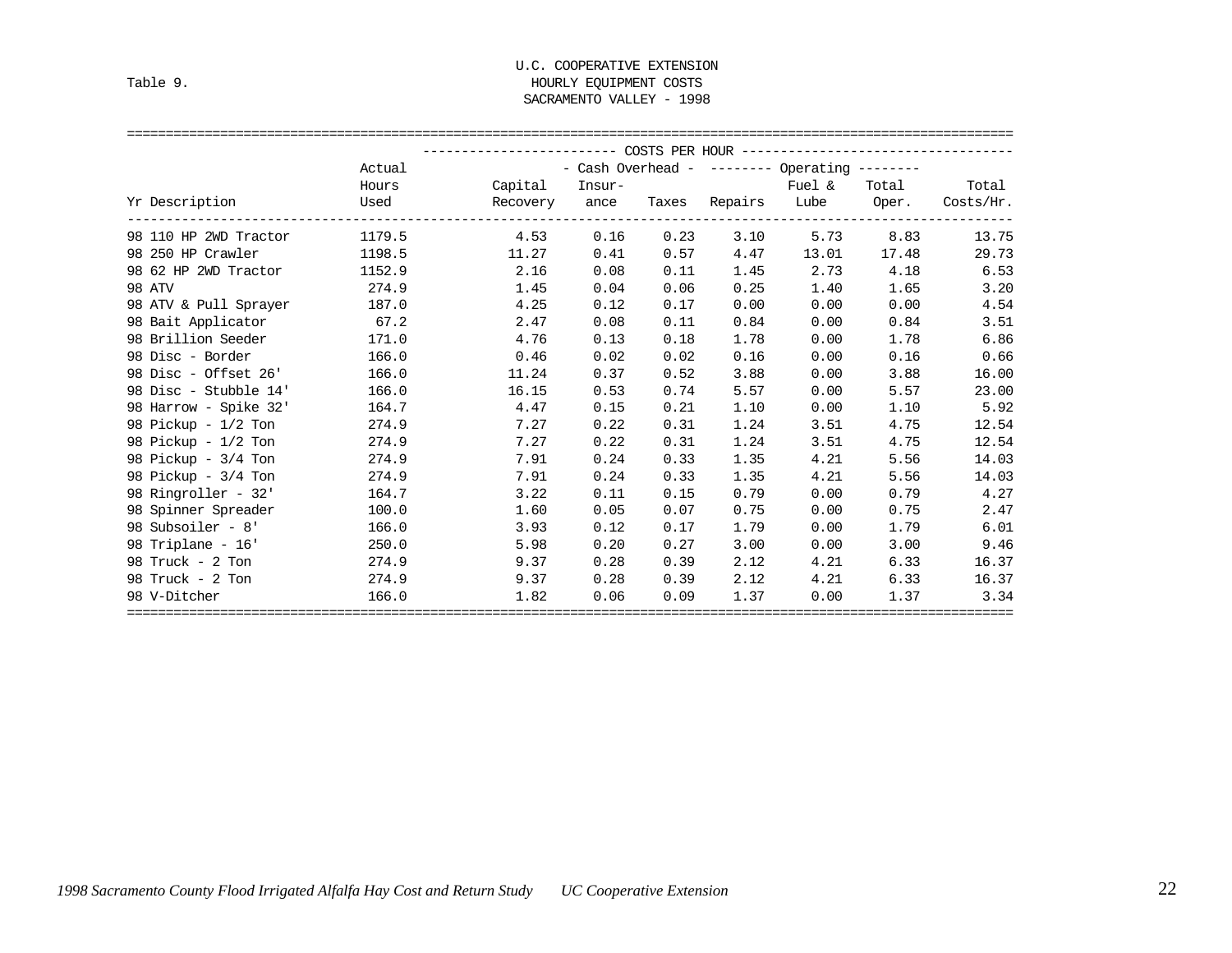Table 10. Table 10.

SACRAMENTO VALLEY - 1998

#### COSTS PER ACRE AT VARYING YIELDS TO PRODUCE ALFALFA HAY

|                               |      |      |      | YIELD (TON/ACRE) |      |      |      |
|-------------------------------|------|------|------|------------------|------|------|------|
|                               | 4    | 5    | 6    | $7\phantom{.0}$  | 8    | 9    | 10   |
| OPERATING COSTS/ACRE:         |      |      |      |                  |      |      |      |
| Cultural Cost                 | 348  | 348  | 348  | 348              | 348  | 348  | 348  |
| Harvest Cost                  | 124  | 155  | 186  | 217              | 248  | 279  | 310  |
| Interest on operating capital | $-1$ | $-1$ | $-2$ | $-2$             | $-2$ | $-3$ | $-3$ |
| TOTAL OPERATING COSTS/ACRE    | 471  | 501  | 532  | 563              | 593  | 624  | 655  |
| TOTAL OPERATING COSTS/TON     | 118  | 100  | 89   | 80               | 74   | 69   | 65   |
| CASH OVERHEAD COSTS/ACRE      | 199  | 199  | 199  | 199              | 199  | 199  | 199  |
| TOTAL CASH COSTS/ACRE         | 670  | 701  | 731  | 762              | 793  | 823  | 854  |
| TOTAL CASH COSTS/TON          | 168  | 140  | 122  | 109              | 99   | 91   | 85   |
| NON-CASH OVERHEAD COSTS/ACRE  | 113  | 113  | 113  | 113              | 113  | 113  | 113  |
| TOTAL COSTS/ACRE              | 783  | 814  | 845  | 875              | 906  | 936  | 967  |
| TOTAL COSTS/TON               | 196  | 163  | 141  | 125              | 113  | 104  | 97   |

#### NET RETURNS PER ACRE ABOVE OPERATING COSTS FOR ALFALFA HAY

| PRICE<br>(DOLLARS/TON) |        |        |        | YIELD<br>(TON/ACRE) |       |     |     |
|------------------------|--------|--------|--------|---------------------|-------|-----|-----|
| Alfalfa                | 4      | 5      | 6      | 7                   | 8     | 9   | 10  |
| 70.00                  | $-191$ | $-151$ | $-112$ | $-73$               | $-33$ | 6   | 45  |
| 80.00                  | $-151$ | $-101$ | $-52$  | $-3$                | 47    | 96  | 145 |
| 90.00                  | $-111$ | $-51$  | 8      | 67                  | 127   | 186 | 245 |
| 100.00                 | $-71$  | $-1$   | 68     | 137                 | 207   | 276 | 345 |
| 110.00                 | $-31$  | 49     | 128    | 207                 | 287   | 366 | 445 |
| 120.00                 | 9      | 99     | 188    | 277                 | 367   | 456 | 545 |
| 130.00                 | 49     | 149    | 248    | 347                 | 447   | 546 | 645 |